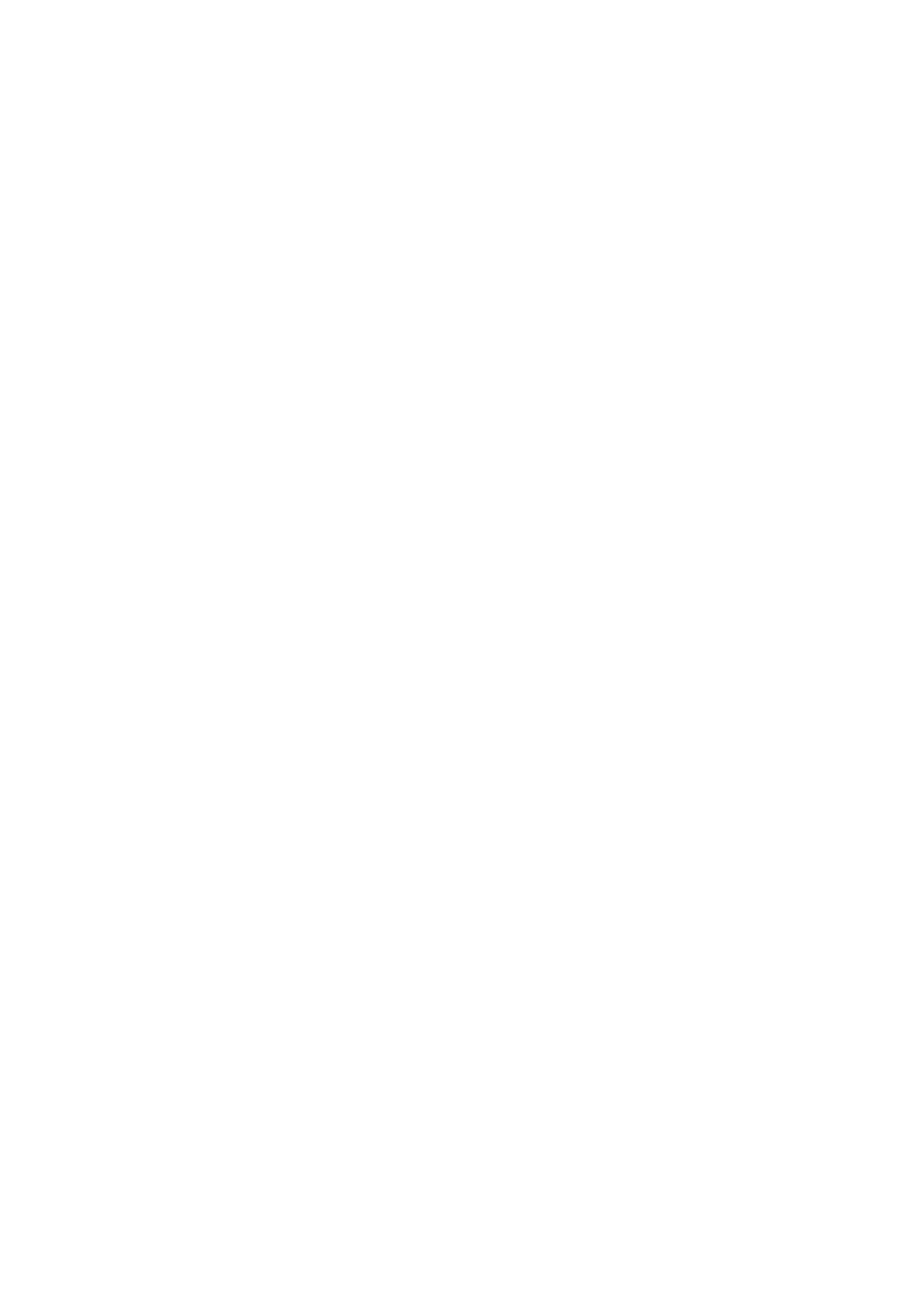



### **Knowledge Sector Initiative**

WORKING PAPER 10

# Lessons for Building and Managing an Evidence Base for Policy

Written by: **Louise Shaxson**

May 2016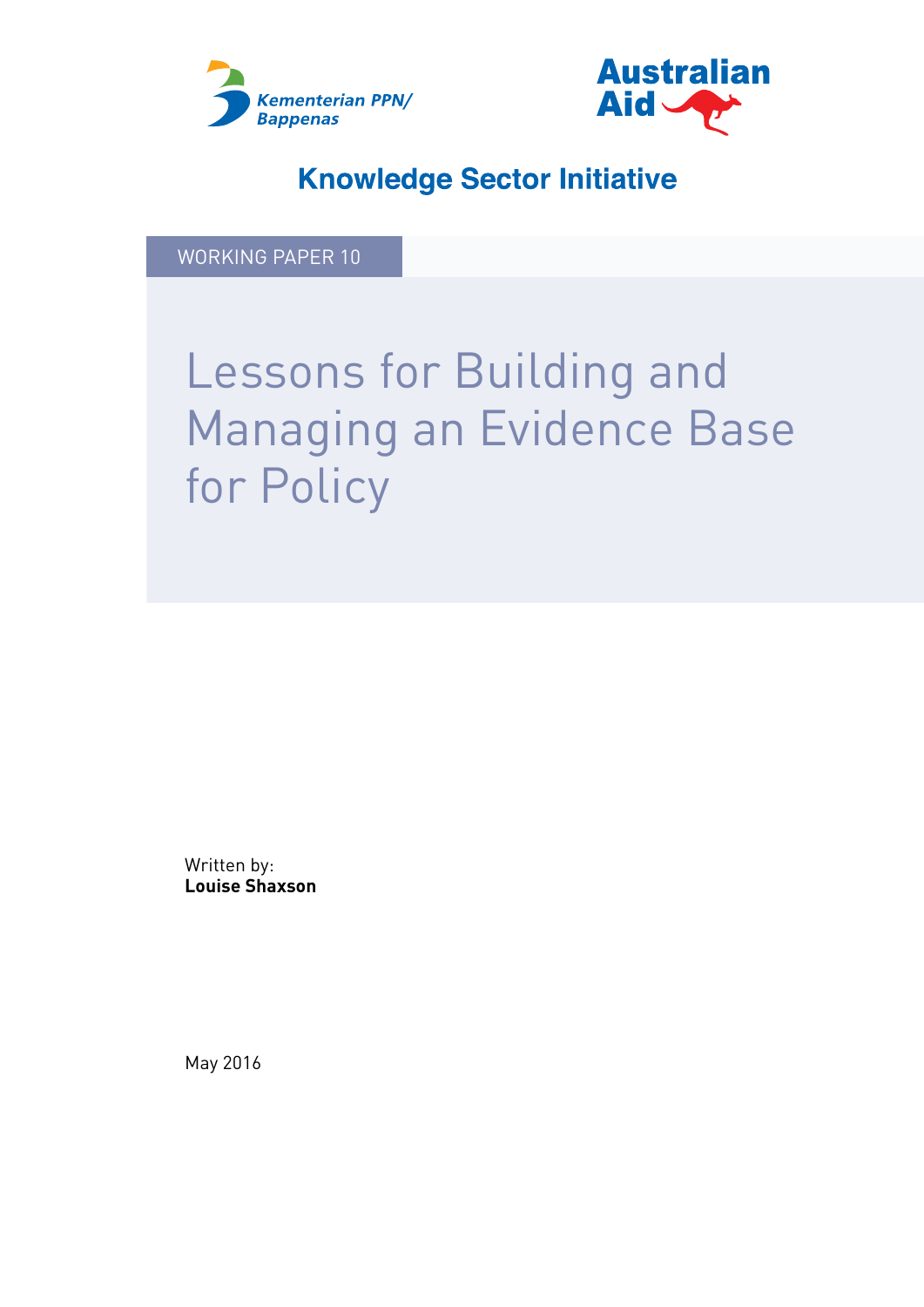Lessons for Building and Managing an Evidence Base for Policy

The author's views expressed in this publication do not reflect the views of the Government of Australia, Government of Indonesia, or the Knowledge Sector Initiative. All entities will not accept any liability arising as a result of this publication. The authors wish to thank Louise Ball, Fred Carden, Arnaldo Pellini and Josephine Tsui for very helpful comments on the earlier draft of the paper.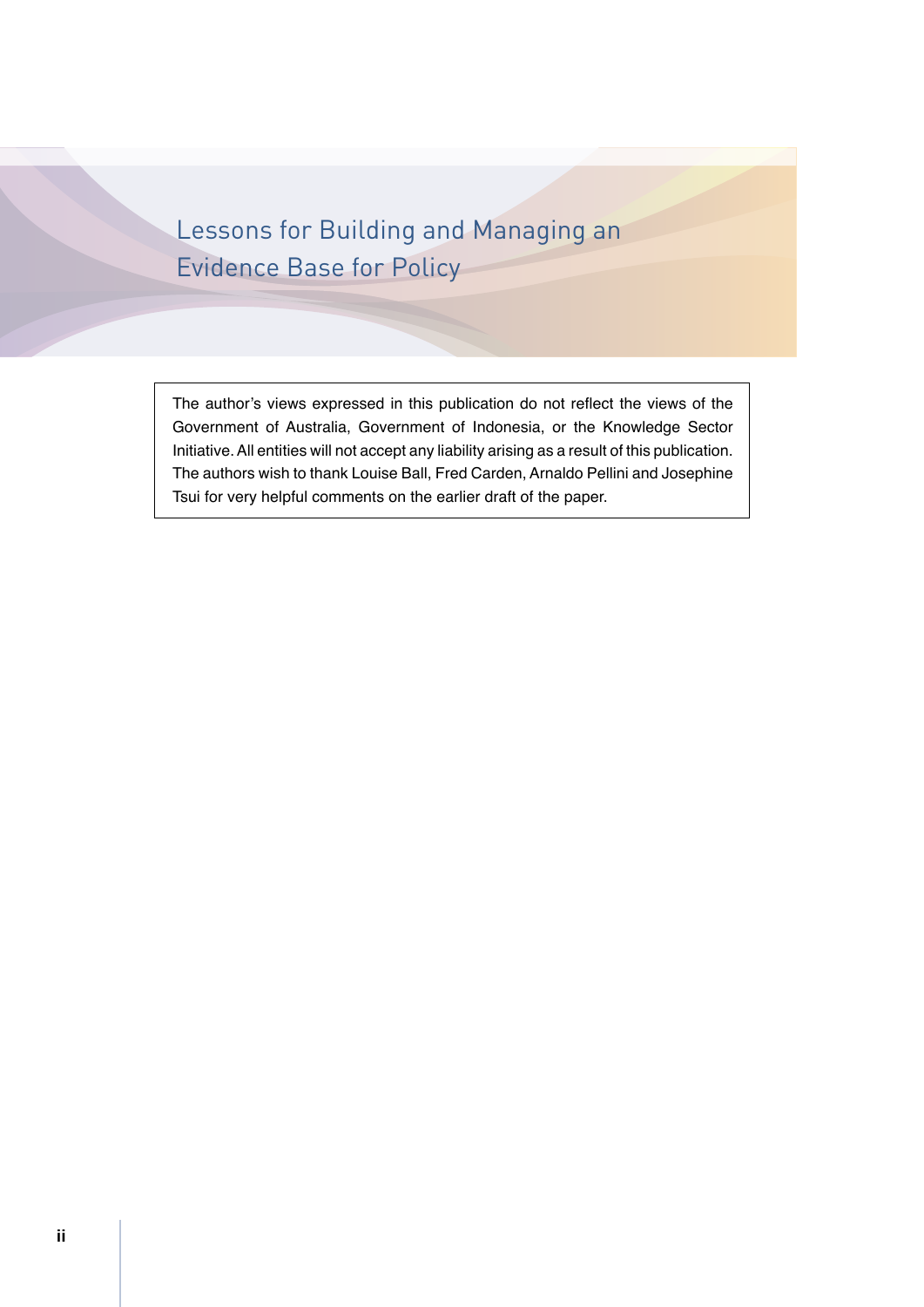

# Key Messages

- Evidence is often needed rapidly to help policy makers respond to their pressing questions. It is important to meet these needs but it may take months, and sometimes years, to gather robust evidence for some issues. It is therefore important to try to anticipate the sorts of decisions policy makers may need to take in future, and to work out what evidence is likely to be required. Planning in this way distinguishes a strategic approach to evidence from a purely reactive approach.
- A strategic approach to evidence considers how to construct an evidence base for policy and how to manage it effectively so that it meets both short- and long-term needs for evidence to inform all decisions.
- An evidence base contains different types of evidence from a variety of stakeholders. This helps ensure that decisions are based on a range of evidence, not just one or two research reports. An evidence base can be constructed and managed just to cover a single policy issue, or it could cover many issues, even a whole ministry.
- There is no single blueprint for an evidence-based approach. This paper sets out 11 lessons that draw from the experiences to date of three very different UK Government organisations. It shows how the lessons are applicable to ministries in other countries, such as Indonesia.
- The lessons cover what types of evidence to include, how to build relationships to procure the evidence, and how to ensure that the evidence is able to inform all policy priorities. They also show how important it is to make evidence part of business as usual. This means implementing the approach adaptively over time, with support from senior management.
- • Understanding how to apply these lessons to each ministry's particular circumstances is the first step towards strengthening an evidence-based approach to policy.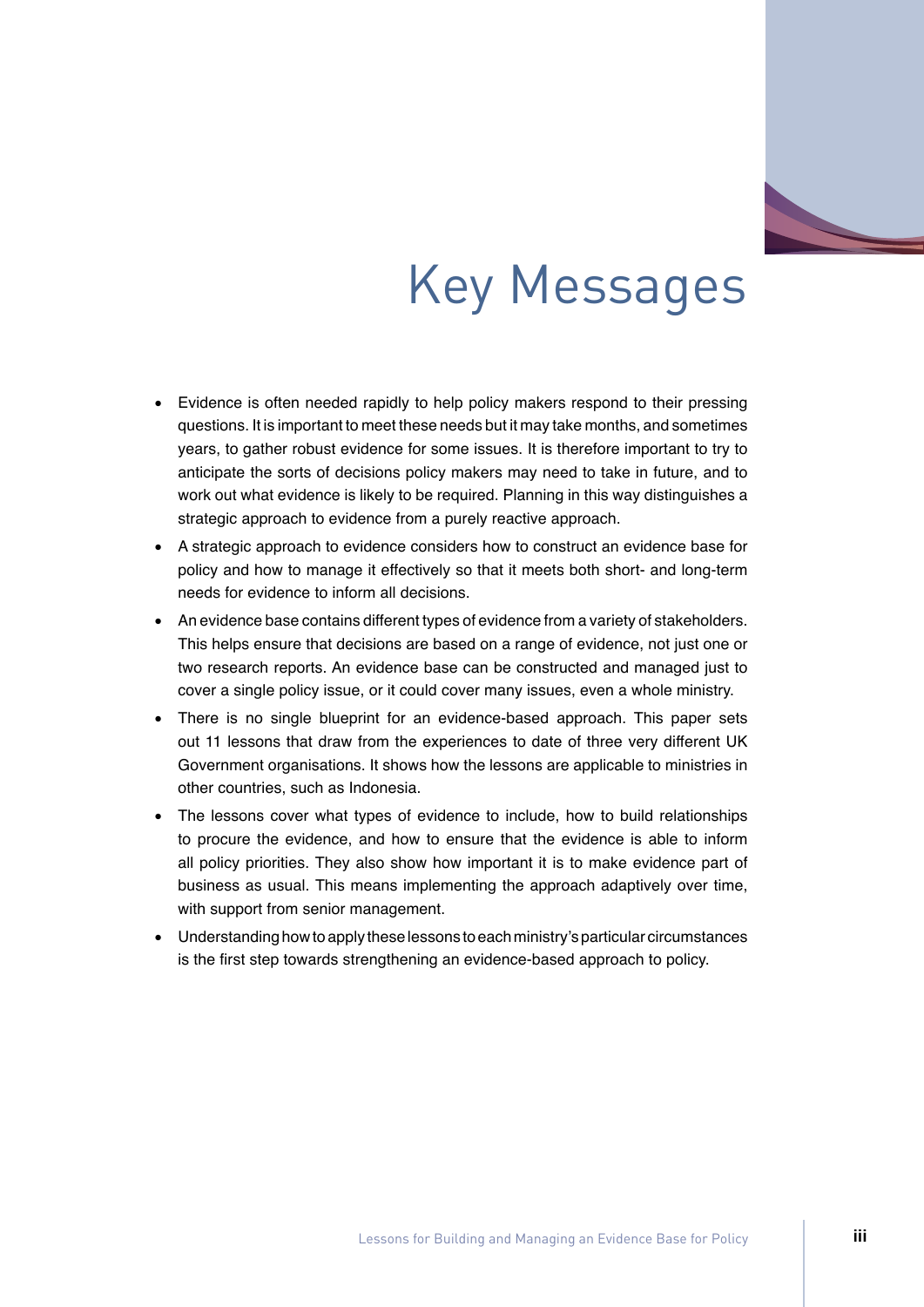# Table of Contents

|    |                                                                               | ΪİΙ |  |  |
|----|-------------------------------------------------------------------------------|-----|--|--|
|    |                                                                               |     |  |  |
|    |                                                                               |     |  |  |
|    |                                                                               |     |  |  |
| 1. |                                                                               | 1   |  |  |
| 2. |                                                                               | 3   |  |  |
|    |                                                                               | 4   |  |  |
|    | Lesson 2: Policy Teams are Responsible for Managing Their Evidence Base       | 5   |  |  |
|    |                                                                               | 5   |  |  |
|    | Lesson 4: Do Not Reinvent the Wheel: Derive Value from the Evidence You       | 7   |  |  |
|    |                                                                               | 8   |  |  |
| 3. |                                                                               | 9   |  |  |
|    | Lesson 6: Take A 'Whole Organisations' Approach to Managing Evidence          | 9   |  |  |
|    |                                                                               | 10  |  |  |
|    | Lesson 8: Leadership from Senior Management Provides Essential Support to the | 11  |  |  |
|    |                                                                               | 11  |  |  |
|    | Lesson 10: Be Aware of, but Not Scared of, the Politics of Evidence           | 12  |  |  |
|    |                                                                               | 13  |  |  |
| 4. |                                                                               | 14  |  |  |
|    | 15                                                                            |     |  |  |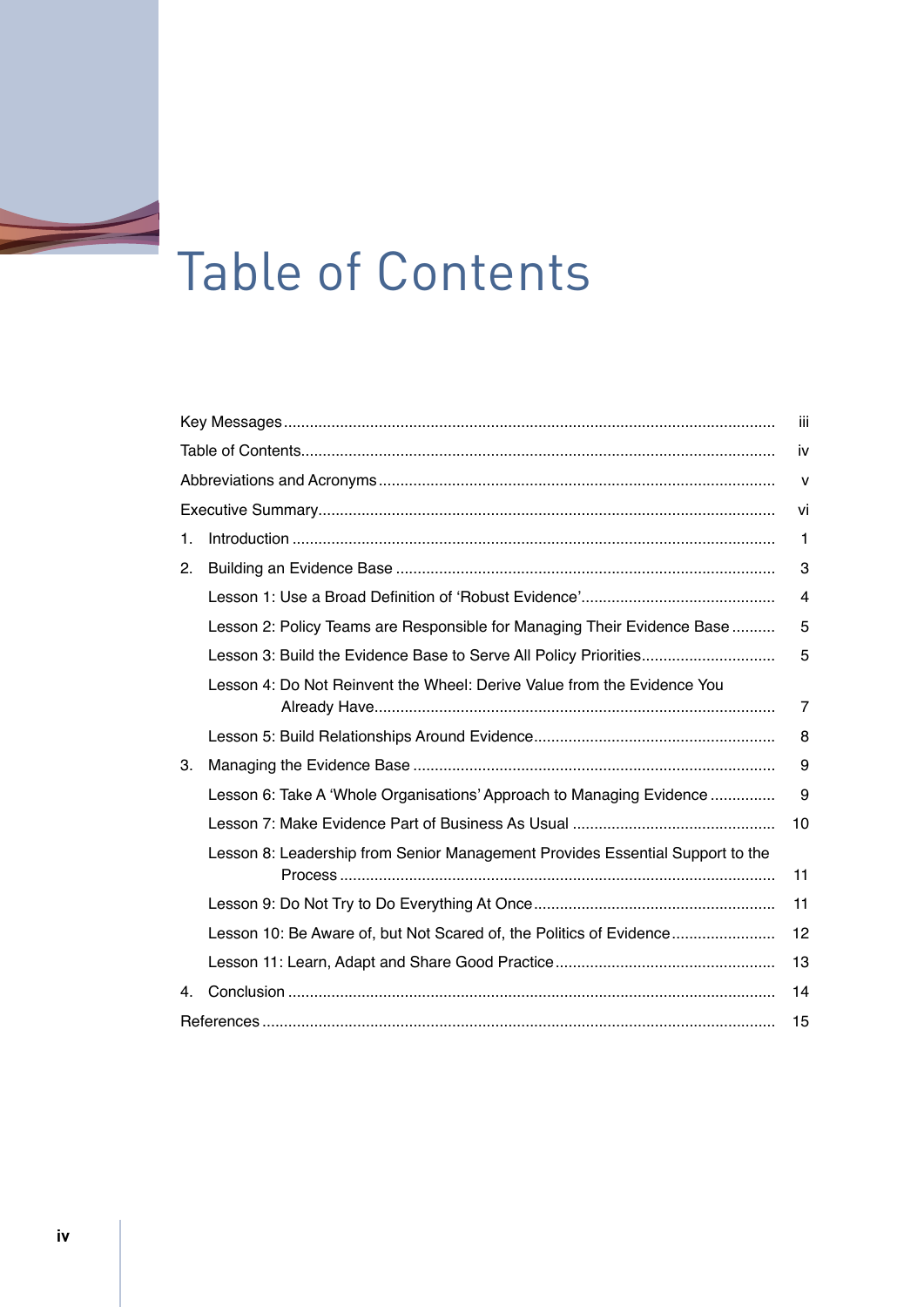

# Abbreviations and Acronyms

| Defra        | : Department of Environment, Food and Rural Affairs (UK) |
|--------------|----------------------------------------------------------|
| FSA          | : Food Standards Agency                                  |
| KSI          | : Knowledge Sector Initiative                            |
| <b>MCCIP</b> | : Marine Climate Change Impact Partnership               |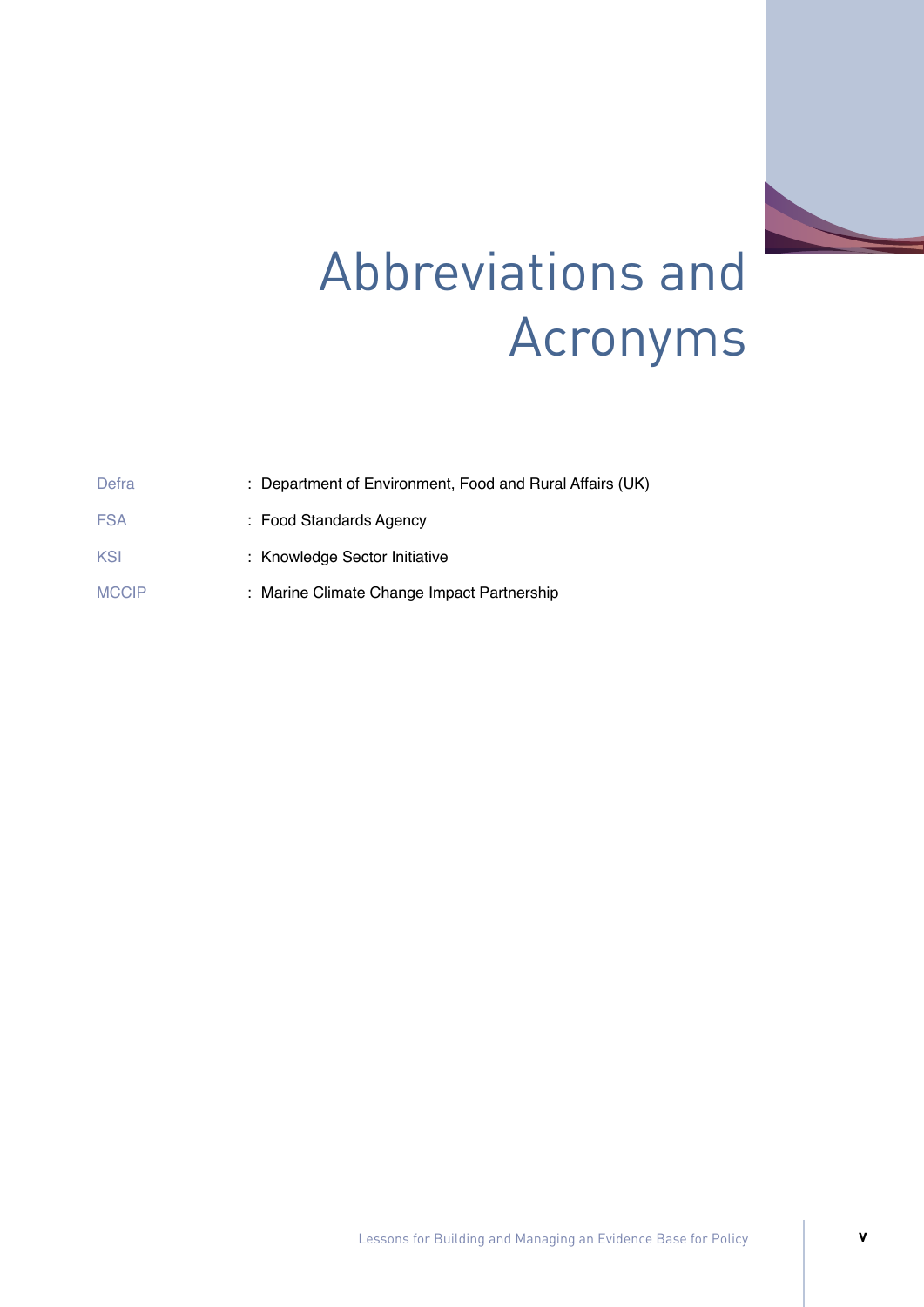### Executive Summary

his paper is aimed at people in government ministries who are<br>interested in taking a more strategic approach to managing their<br>evidence base. It provides a short synthesis of three case studies<br>that were written for the Kn interested in taking a more strategic approach to managing their evidence base. It provides a short synthesis of three case studies that were written for the Knowledge Sector Initiative (KSI) programme in Indonesia. The case studies outline how two different UK Government departments and one partnership organisation develop and manage their evidence base for policy. They show that it is possible to take a strategic and systematic approach to developing a policy evidence base, but that it may take time and involve deep-seated changes. While all three case studies were written about UK Government departments, they contain valuable lessons for people working in other countries to improve the use of evidence within government. This paper draws out 11 key lessons for investing in evidence. These lessons are relevant for countries like Indonesia, which have achieved middle-income status, want to develop a knowledge economy, need to implement complex economic and social policies, and want to avoid the middle-income trap and falling back to low-income status.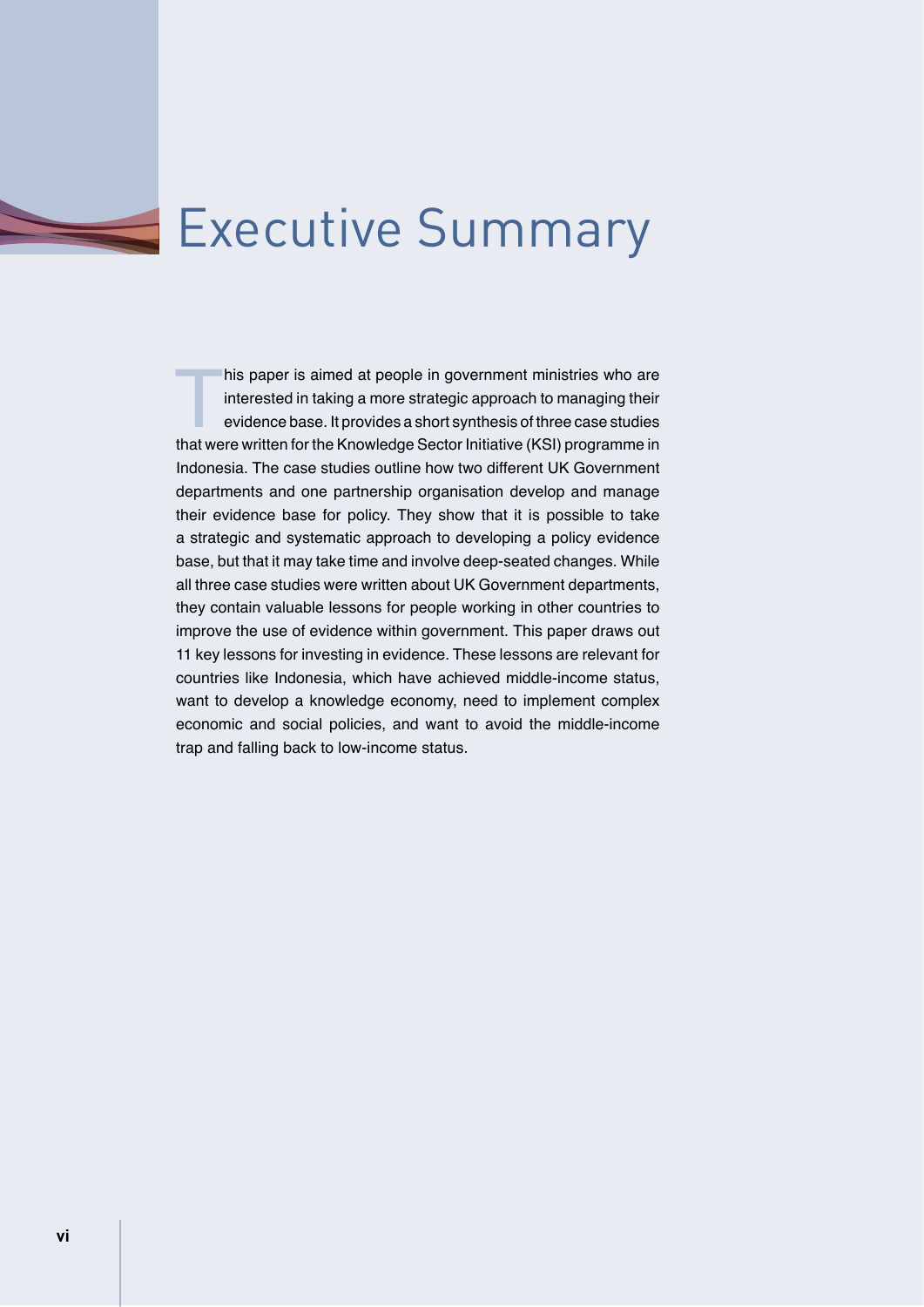

## Introduction

I can be difficult for ministries or departments in developing<br>countries to work out how to ensure that their scarce<br>resources are spent as efficiently and effectively as possible.<br>Simply purchasing more high-quality evide t can be difficult for ministries or departments in developing countries to work out how to ensure that their scarce resources are spent as efficiently and effectively as possible. For example, policy makers need to understand the range of evidence that exists and how it is linked together. They need to work out how confident they are in what the evidence says both about what is currently happening and about what might happen in future. Relying only on their internal capacity may result in a narrow view of the evidence. Sourcing evidence from a variety of organisations will take time and effort. However, it will give a more rounded view of what the evidence is likely to mean for the decisions they need to take.

This paper draws on three case studies, each offering different insights into how two UK departments and one partnership organisation have grappled with what exactly it means to implement an evidence-based approach to policy making. They highlight some of the key organisational changes that have had to be made; the ways of working that have had to be adapted; and the time they have had to take to design, implement and consolidate these changes.

The first case study is on the UK Department for [Environment, Food and Rural Affairs \(Defra\)](http://www.ksi-indonesia.org/index.php/publications/2014/11/28/31/investing-in-evidence-lessons-from-the-uk-department-for-environment-food-and-rural-affairs.html), a large government department working over the past decade to implement an evidence-informed approach across the organisation. It describes a three-stage process: first, ensuring that the whole organisation shared a consistent and coherent approach to its evidence base; second, embedding this new approach in its business practices to ensure they delivered value for money; and third, reaching out to its network of linked organisations to spread the approach more widely and ensure that public monies spent on all environmental evidence was as cost-effective as possible.

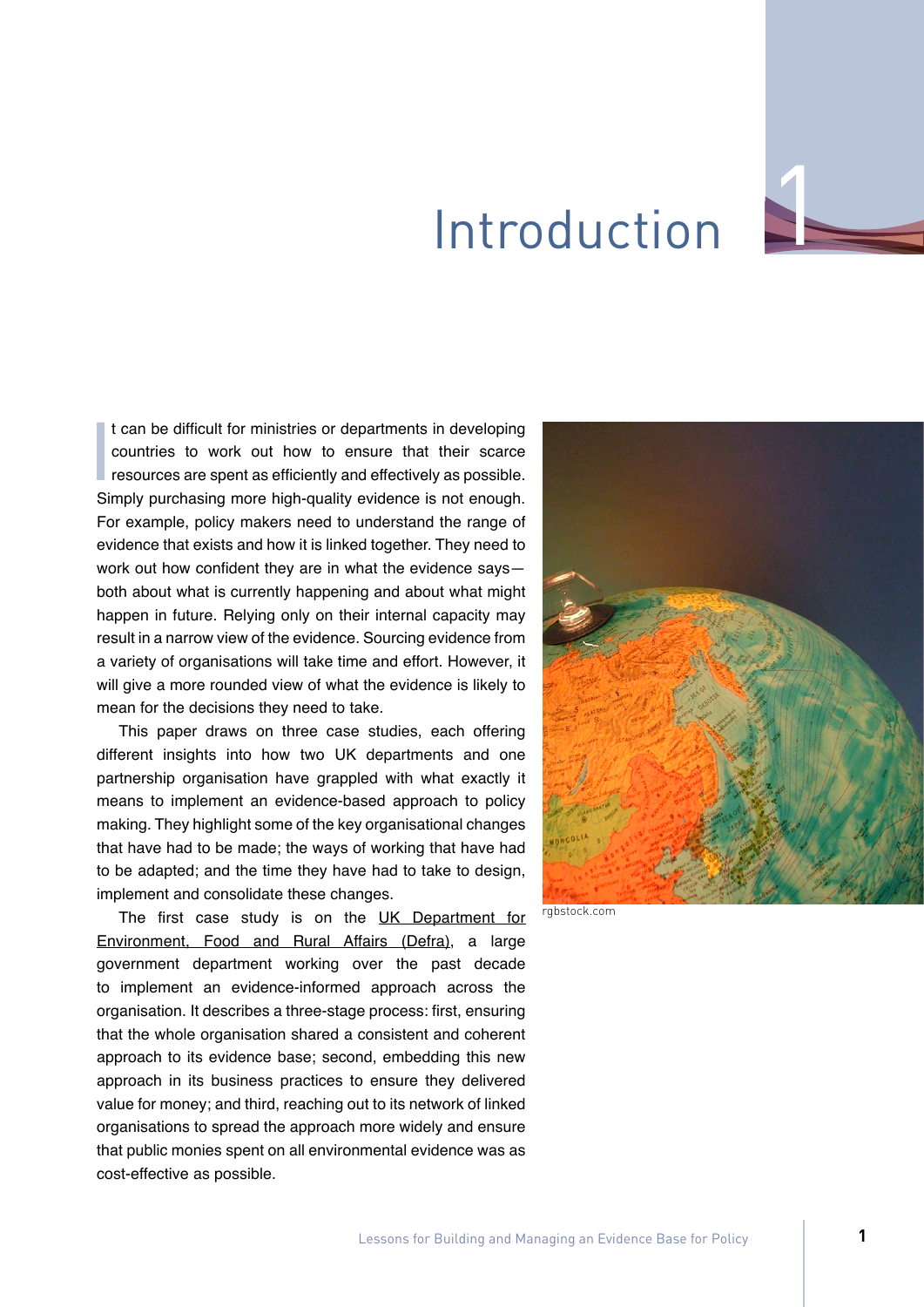

The [Food Standards Agency \(FSA\)](http://www.ksi-indonesia.org/index.php/publications/2015/04/09/52/using-workshops-to-develop-an-evidence-strategy-lessons-from-the-uk-food-standards-agency.html) case [study](http://www.ksi-indonesia.org/index.php/publications/2015/04/09/52/using-workshops-to-develop-an-evidence-strategy-lessons-from-the-uk-food-standards-agency.html) describes the experience of a much smaller government department, with a more limited remit. It shows how it is possible to develop an evidence strategy in a relatively short period of time that is inclusive and effective, and not costly. It also describes what governance arrangements can be put in place to ensure that the strategy is sustainable.

[The Annual Report Cards case study](http://www.ksi-indonesia.org/index.php/publications/2016/05/13/85/synthesising-and-presenting-complex-evidence-for-policy-making-experience-with-annual-report-cards.html) illustrates a tool that is used by marine policy makers in the UK to map, synthesise and present the evidence base for key policy issues in the marine sector. The report cards, produced by the Marine Climate Change Impacts Partnership (MCCIP), synthesise and set out the evidence for key topics important to marine policy makers. They also assess how confident policy makers and the public can be in the evidence for what is currently happening, and what might happen in future. Policy is generally made under conditions of uncertainty, but through presenting different types of evidence and knowledge, and the consequent contestation, the report cards offer a way to formalise that uncertainty. They allow policy makers to understand the risks associated with any particular decision.

The case studies offer several lessons for people in other countries interested in improving how evidence is used to inform policy making. They are summarised and presented below in two sections: lessons on how to build an evidence base, and lessons on how to manage it. They are not presented in any particular order of importance.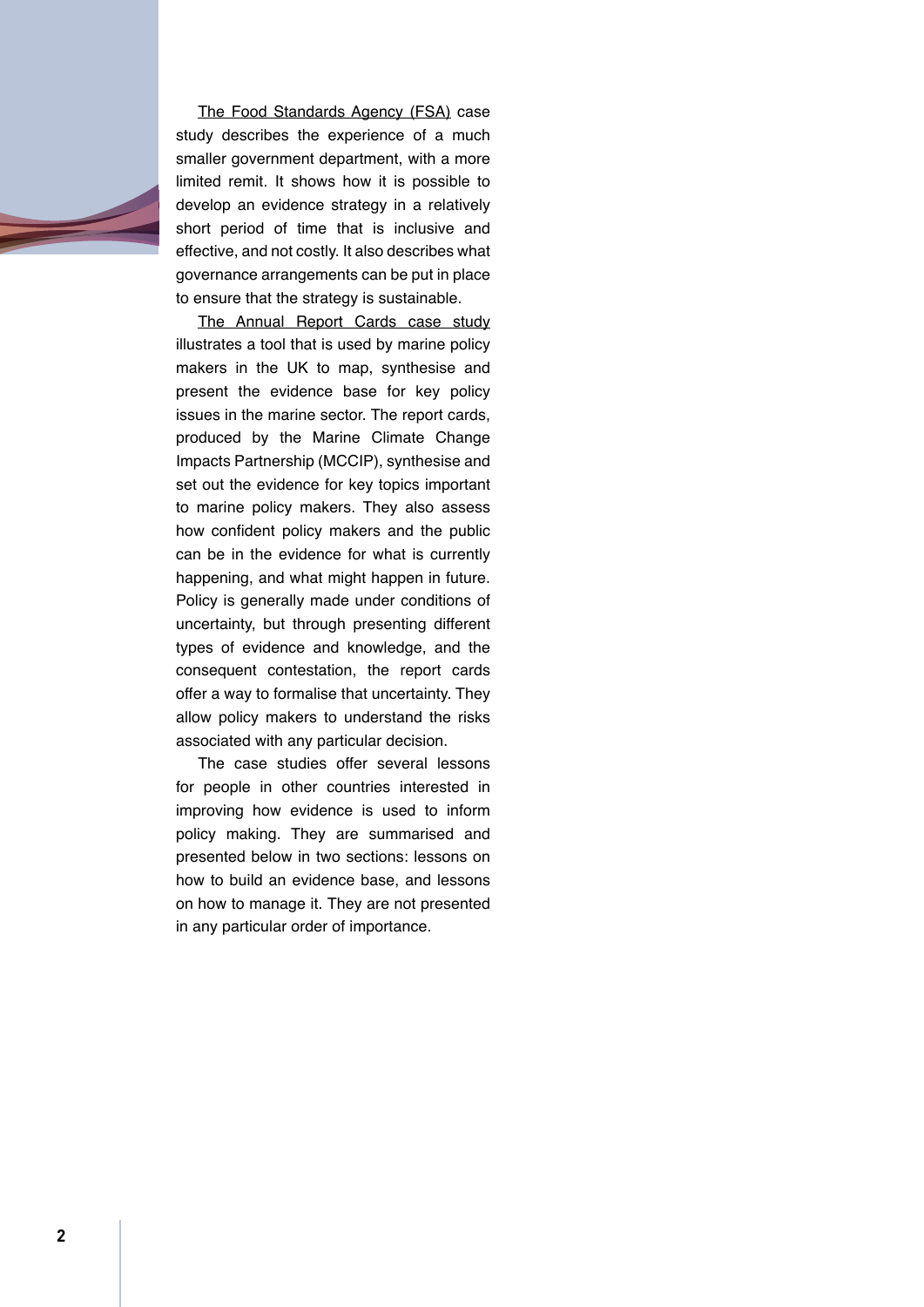

# Building an Evidence Base



In evidence base for policy is the collection of evidence that is needed now, and that will be needed in future to inform policy decisions. Policy issues may suddenly emerge that require evidence. It is important to be abl is needed now, and that will be needed in future to inform policy decisions. Policy issues may suddenly emerge that they arise and gather the relevant evidence as quickly as possible. However, relying on this purely reactive approach has drawbacks. For some issues it may take a long time (months, even years) to gather the required evidence. In many cases we can anticipate what policy issues will require decisions in future and what types of evidence could support those decisions. Doing this will enable us to take a more strategic approach to ensuring that the evidence is provided to the people who need it in a timely manner.

Policy decisions need to be based on consideration of a range of robust evidence, not just one or two research reports. This ensures that decisions are grounded in a broad view of the issue. A strategic approach to evidence therefore considers how to construct an evidence base that includes evidence from a variety of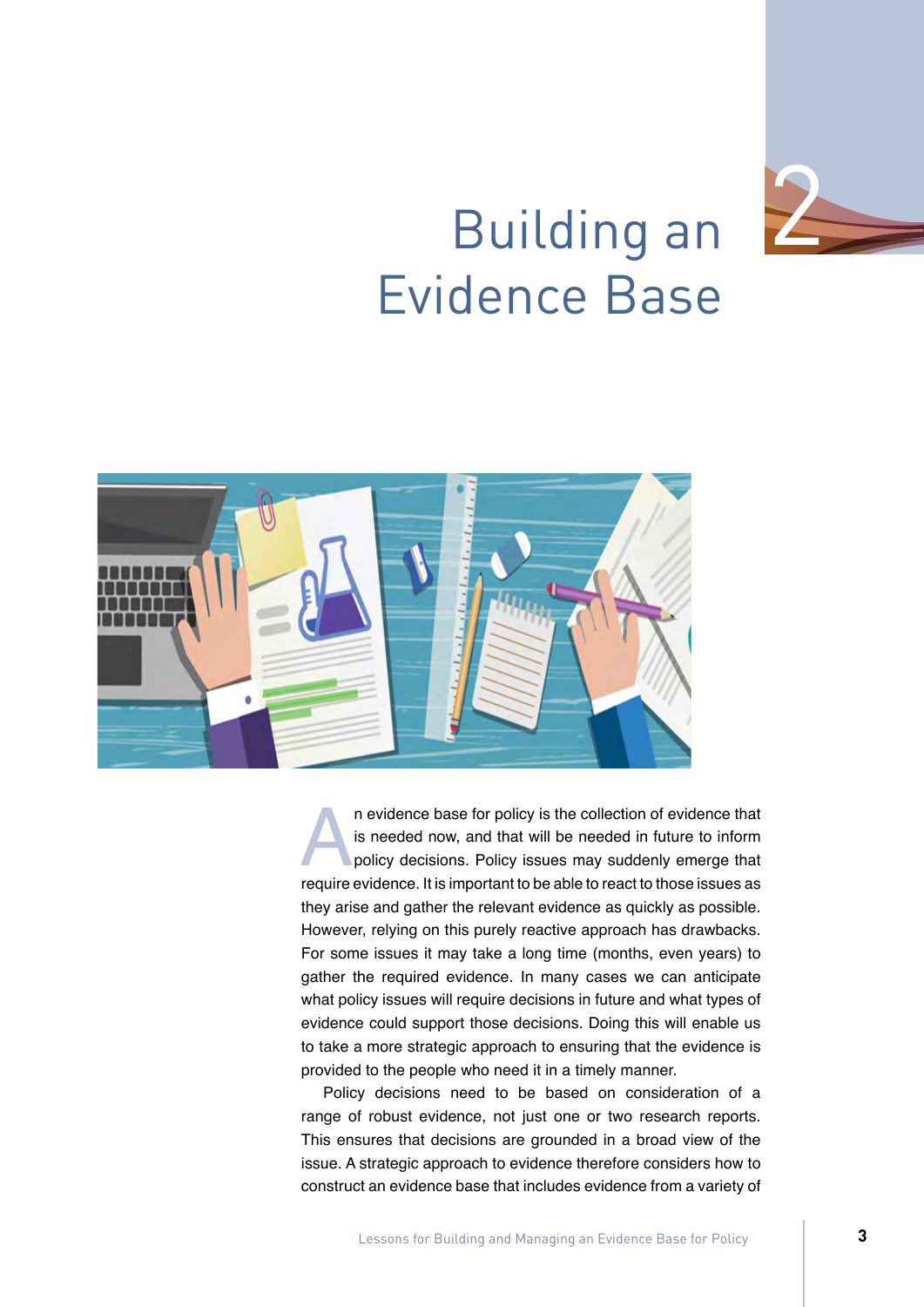sources. A strategic approach also considers how to manage the evidence base so that it is able to meet both short- and long-term needs for evidence as effectively as possible.

The lessons below set out to think about building an evidence base that supports anything from a single policy issue to a broad programme of work, or even a whole ministry. It does not matter how broad or narrow the issues are, the lessons remain the same. They indicate what types of evidence should be included, who is responsible for managing the evidence base, how to ensure it builds on what is already known, how to balance longand short-term needs, and who else could be involved.

To make the most effective use of evidence it is important to consider how to strengthen policy knowledge. This is the know-how, analysis and judgement, which builds up within the policy process and improves understanding of how to get things done. Each of the three case studies show how this has developed over time

#### **Lesson 1: Use a broad definition of "robust evidence"**

Policy needs to be based on a broad definition of evidence that includes statistical data, as well as evidence from evaluation, monitoring and surveillance activities, citizens and stakeholders and formal research-based disciplines. Budgets and planning processes need to explicitly consider these different types so that there is a good balance of the types of evidence used to inform the policy process.

Much policy is interdisciplinary in nature and requires a range of different types of knowledge. It is helpful to classify evidence into four main types<sup>1</sup>:

• Statistical and administrative data, which help describe the current state of an issue and outline historical trends

- Research-based evidence, which describes causal relationships. It contributes to our understanding of why things have happened in the way they have and explains the relationships between issues
- • Evidence from citizens and stakeholders (such as civil society organisations or industry), which contributes to our understanding of who values what about policy and how they are likely to respond
- Evidence from evaluation, which helps explain what has worked in the past or in similar situations.

Producing a map of how all these different types of evidence contribute to achieving policy goals can be a helpful first step in understanding whether the evidence base as a whole is robust. It also helps ensure that planning and budgeting processes pay attention to ensuring that all types of evidence are as well resourced as possible.

Defra's first Evidence Investment Strategy process mapped the entire evidence base in the department and uncovered gaps in social science, and monitoring and evaluation. These gaps were filled by procuring studies, research and analysis. In a similar way, the FSA's Evidence Strategy process involved a wide range of stakeholders in understanding policy needs now and in the future. It worked to determine all the types of evidence that would be needed and how they could be combined effectively. Both organisations took a broad view of what evidence would be needed, both quantitative and qualitative.

Not all evidence is as robust as we would like it to be: policy is often developed and implemented under a good deal of uncertainty about what the evidence means. The MCCIP Annual Report Card addresses this head-on: it presents evidence about key issues together with confidence assessments, noting whether there is a high, medium or low degree of confidence in what the evidence is saying.

<sup>1</sup> See Head (2008) and Jones et al. (2012).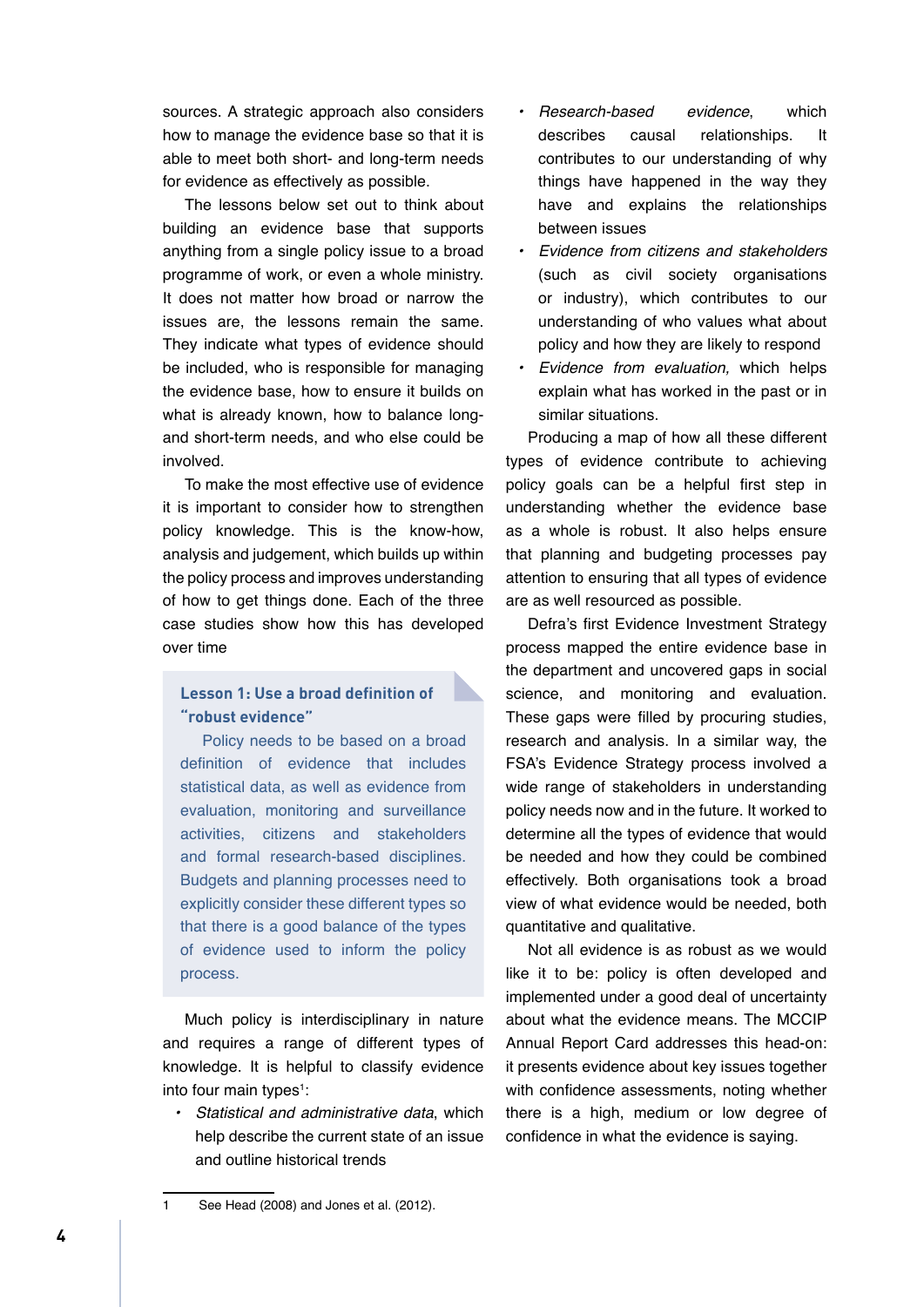#### **Lesson 2: Policy teams are responsible for managing their evidence base**

Designing and managing an evidence base for policy is not something that can be contracted out. Policy makers<sup>2</sup> are responsible for using evidence as effectively as possible to design, implement and monitor policies.

Evidence informs policy processes in several different ways. It can help answer specific questions, generate new ideas about how change happens, explain causal relationships on complex policy issues, and identify areas where new policies might be necessary. Unless policy makers understand the fullness of the evidence they have and the evidence they need, they may end up with a narrow view of what policy options exist. This means that managing the evidence base for a particular policy issue is an integral part of the policy-making process. This task can be assigned to policy teams; they can map evidence needs and network with internal policy analysis units, planning or monitoring units, or universities and policy research institutes.

The Defra and FSA case studies show how both organisations clearly link evidence to policy goals. They both developed evidence strategy documents to set out their evidence priority areas and the investment necessary to acquire that evidence in the coming years. Defra has worked hard to ensure that all policy teams developed a "line of sight" between policy goals and the evidence base. This made it very clear why they were commissioning specific pieces of research and studies; whether they were continuing to build up a body of knowledge; looking to test specific hypotheses about what might work; or looking for new opportunities or new policy directions in the future. The FSA began to work

on its evidence strategy half way through its organisational development process to ensure that discussions about evidence needs and investment in evidence were based on a clear understanding of the organisation's goals.

The MCCIP Annual Report Cards show how policy "leads" the evidence base, and not the other way round. Each Annual Report Card is put together by researchers from both government and academia. However, a steering group chaired by senior policy makers ensures that the evidence it presents is clearly relevant to current and future policy issues.

#### **Lesson 3: Build the evidence base to serve all policy priorities**

An evidence base, for example in a ministry or local government, needs to be able to support all policy priorities. This means managing it to respond effectively to short-term needs; to anticipate, as far as possible, the likely longer-term needs; and to collect evidence in response to legal requirements. Assigning set percentages of the overall budget to these different categories may be helpful.

Much evidence used in the policy process is collected on an on-going basis to satisfy legal requirements, such as international treaties or Parliamentary legislation (this is called statutory evidence). Evidence on water quality or air quality is often a legal requirement, and is an example of statutory evidence. Other types of evidence may have to be collected less frequently but are still a requirement of the policy formulation process. These may include evidence from studies that are legally required when a new law or an implementing regulation is formulated. How this is done will vary from country to country but they often help policymakers assess the likely impact of new laws or regulations. In Indonesia, for example, an Academic Paper (or Naskah Akademik) must accompany any new laws or local regulations.<sup>3</sup> In other countries other types

<sup>2</sup> The term "policy makers" is intended to mean the civil servants responsible for designing, developing, implementing and monitoring government policies, not elected politicians.

<sup>3</sup> See Law No. 12/2011 on the Establishment of Laws and Regulations in Indonesia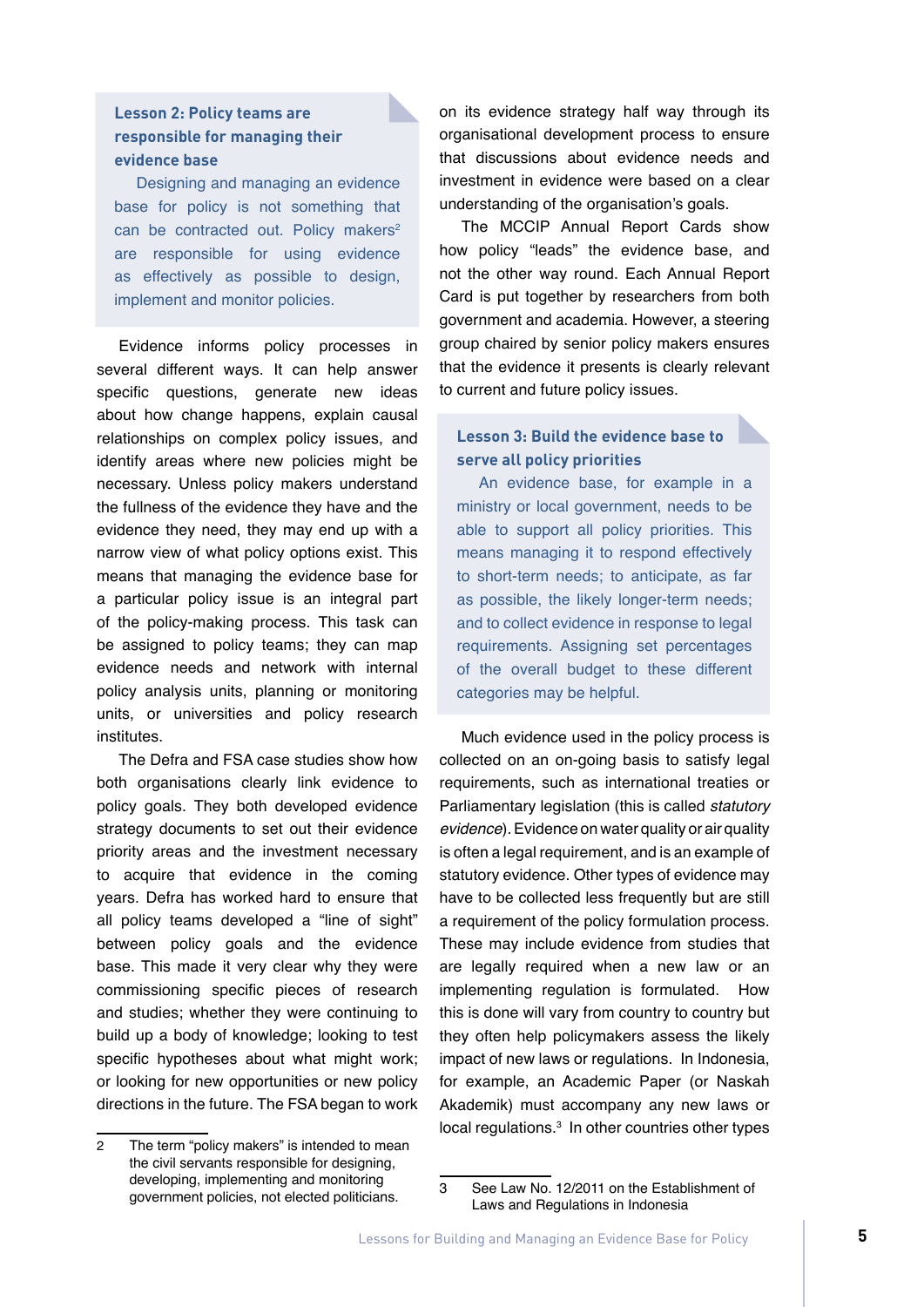of assessment, such as environmental or social impact assessments, may be required. This can be called mandatory evidence.A third type of evidence is discretionary evidence. This type of evidence is not required by law or a legislative process. Policy makers decide to acquire it through studies, pieces of research and analysis to inform their judgments in the policy making process. This type of evidence can refer to short-term policy needs (short-term discretionary evidence) or long-term policy needs (long-term discretionary evidence). It can help a ministry or government unit distinguish between these types of evidence, as this informs what proportion of the overall evidence budget to spend on each.

**Statutory evidence** is collected where departments are required by law to gather evidence about specific issues on an ongoing basis. Statutory evidence is a constant drain on resources for evidence and must be resourced regardless of what is happening to wider budgets.

The priorities for **discretionary evidence**  are driven by short-term ministerial and political requirements. These may sometimes have quite short time horizons that only extend to the next electoral cycle<sup>4</sup> . If there is too much of a focus on short-term evidence, it can become difficult for departments to collect the evidence they need to respond effectively to longerterm policy issues, such as climate change, an aging population or technological innovation. However, a well-managed evidence base should be able to respond effectively to shortand long-term policy issues, and allocate sufficient budget to procure the necessary evidence. There is no legal requirement to collect this discretionary evidence, so departments need to make judgements about how important it is and how much budget to allocate to it.

Any strategic approach to evidence needs to consider all three types of evidence. This will ensure that policy makers are able to meet all their legal requirements, and that they can

Evidence required by the legislative process

|                                  | <b>Short-term priorities</b><br>$(0-3 \text{ years})$                                                                                                                                    | Long-term priorities<br>(more than 3 years)                                           |  |
|----------------------------------|------------------------------------------------------------------------------------------------------------------------------------------------------------------------------------------|---------------------------------------------------------------------------------------|--|
| <b>Discretionary</b><br>evidence | Current ministerial priorities                                                                                                                                                           | Priorities that last over more than<br>one electoral cycle, such as climate<br>change |  |
| <b>Mandatory</b><br>evidence     | This type of evidence is mandatory in some countries during the<br>formulation of new legislation and before it is voted on in Parliament                                                |                                                                                       |  |
| <b>Statutory</b><br>evidence     | Statutory evidence does not distinguish between short-term and long-<br>term priorities: it simply has to be collected to satisfy Parliamentary<br>legislation or international treaties |                                                                                       |  |

#### **Table 1: Understanding Discretionary, Mandatory and Statutory Evidence**

is not produced on an on-going basis, but only when new legislation is being formulated and discussed. This type of evidence can be called **mandatory evidence.** It is not a drain on resources but it is useful to monitor the policy cycle and new legislation emerging from Parliament to allocate sufficient resources if needed.

<sup>4</sup> There is no hard and fast definition of short term and long term: it varies from issue to issue and government to government. However, if we consider long-term priorities to be those which need to be implemented over more than one electoral cycle, it is probably reasonable to consider short-term priorities as (very roughly) those which need to deliver outcomes within 0-3 years, and long-term priorities as those with outcomes to be delivered from 3 years onwards.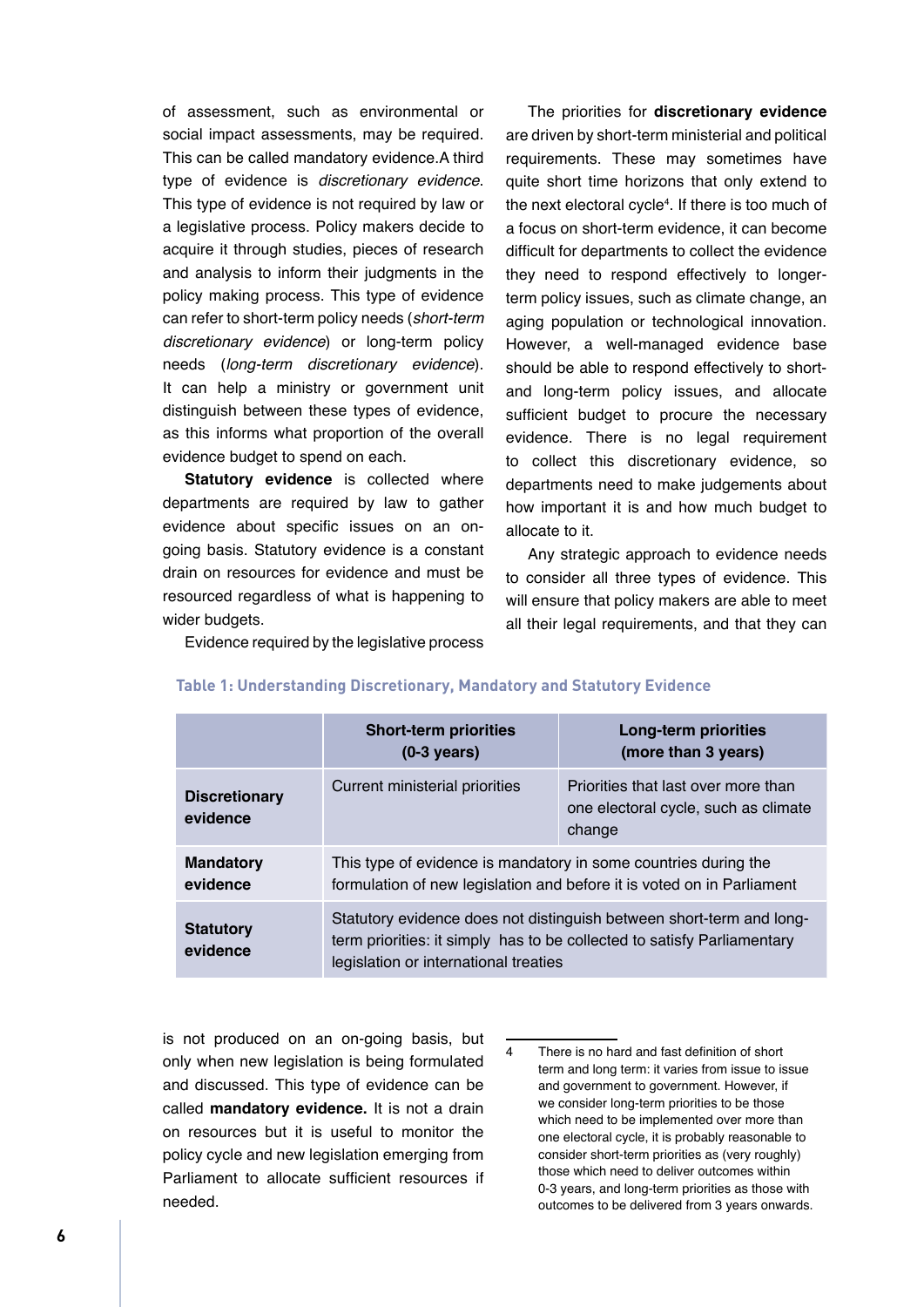explore short- and longer-term opportunities, risks and uncertainties (see also Lesson 4).

Because the pressure from ministers to focus on short-term policy requirements is strong, it can be helpful to allocate rough percentages of the total budget to each type of evidence. For example, one ministry might want to allocate 25 percent to statutory evidence collection, 15 percent to mandatory evidence collection, 50 percent to discretionary short-term evidence collection and 10 percent to discretionary longterm evidence collection. Rather than allocating the budget to immediate priorities, this allows enough budget to be saved for the essential long-term evidence work that is needed to inform possible future policy goals. Defra allocates 40 percent to statutory evidence (it does not have a category of mandatory evidence), 40 percent to discretionary short-term evidence and 20 percent to discretionary long-term evidence. The FSA, by contrast, does not specify particular percentages, but looks across all expenditure on an annual basis to ensure it remains consistent with current short- and long-term policy priorities. The MCCIP Annual Report Card presents information about a wide variety of issues, drawing on some statutory evidence, in order to inform both short- and long-term policy priorities.

#### **Lesson 4: Do not reinvent the wheel: derive value from the evidence you already have**

Policy makers face constant downward pressure on public sector budgets. The pressure to deliver value for money spent on evidence means that it is important not to reinvent the wheel. It is a good idea to review evidence that already exists before commissioning new evidence.

Time spent assembling the evidence that already exists on an issue is an important aspect of managing the evidence base. It is good practice to ensure that current questions that are important to policy have not already been addressed, either within government or by other organisations. Knowing who provides the

evidence and including them in your network can ensure that you are aware of what you and others know. This ensures that you are able to target resources more effectively towards the real gaps in the evidence base.

Defra and the FSA have explicitly committed to deriving value from their existing evidence base in three ways. First, both organisations make good use of synthesis studies and rigorous reviews to ensure they have a full grasp of what is already known before commissioning new work. In a similar way, the MCCIP draws from both synthesis studies and specific pieces of research to inform its report card.

Second, all three case studies show that by being clear about what their evidence needs are, they can make much better use of evidence that has been created by others. Defra is very careful to distinguish between evidence it must "make" itself and evidence it needs to "buy" from external organisations. The MCCIP draws on a wide range of government and nongovernment organisations. Some government funding is used, but academic researchers volunteer a great deal of their time. The FSA developed its evidence strategy together with representatives from universities, think tanks, industry organisations and other stakeholders. This ensured they were able to identify areas where they and the FSA could collaborate, or where the FSA could simply draw from their evidence.

Third, Defra is seeking to make much greater use of statutory evidence than it has in the past. Whereas it was once seen simply as a reporting requirement, it is now seen as the basis for other evidence work, such as research. Under the principle of "collect once, use many times", Defra now asks researchers to consider how they can use statutory evidence before going out and collecting more.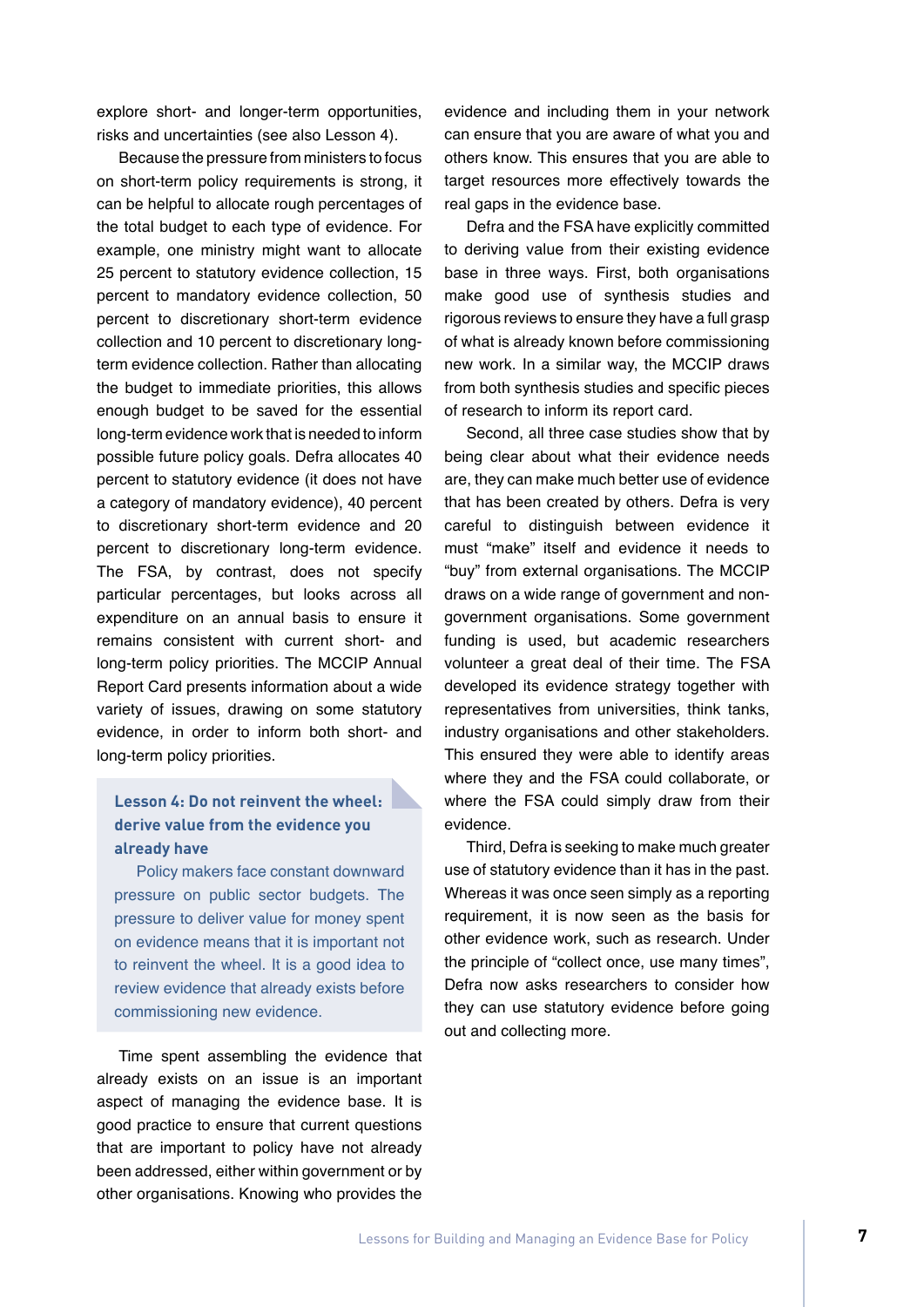#### **Lesson 5: Build relationships around evidence**

Many different organisations can contribute to the evidence base for any policy issue. These will include colleagues in other teams within the department, as well as people in other ministries, local government, universities, civil society organisations, non-government organisations, think tanks, donor organisations and many others. Involving them will ensure that your view of what is important does not become too narrow. As well as providing evidence, they can help plan, quality assure and interpret what the evidence means for what you are trying to achieve.

Every issue has a wide variety of stakeholders interested in what evidence is used, and how it is used, to support policy decisions. These stakeholders are more than just providers of evidence; they can have valuable insights into the most effective way to construct and manage the evidence base. In particular, they can help broaden understanding of the issue, offer alternative interpretations of what the evidence means, ensure that marginalised voices are heard, and alert departments when evidence is weak. Building strong relationships with external stakeholders therefore helps strengthen the overall evidence base. It also helps ensure that policy makers are aware of what is already known, and prevents a department's understanding of the policy issue from becoming too narrow.

All three case studies involved external stakeholders in deciding what evidence to include, identifying where it could come from and ensuring it was of sufficiently high quality. The FSA involved a wide range of stakeholders in the workshop it held to identify the evidence it needed for the strategy, and representatives from external organisations participate in the group that oversees the evidence strategy process. Defra has an extensive network of government agencies and external organisations, including universities, local government, non-government organisations and civil society. It relies on them to provide much of its evidence base. Knowing what evidence its stakeholders have enables Defra to focus its evidence budget only on issues that are real "evidence gaps". The MCCIP is a much smaller organisation, but it uses academic researchers to provide the evidence it requires in a very cost-effective way. It offers academic recognition for the research papers it commissions. It also has a peer review process similar to that of journal articles, and has developed a tried and tested method for clarifying how much confidence there is in the evidence that exists.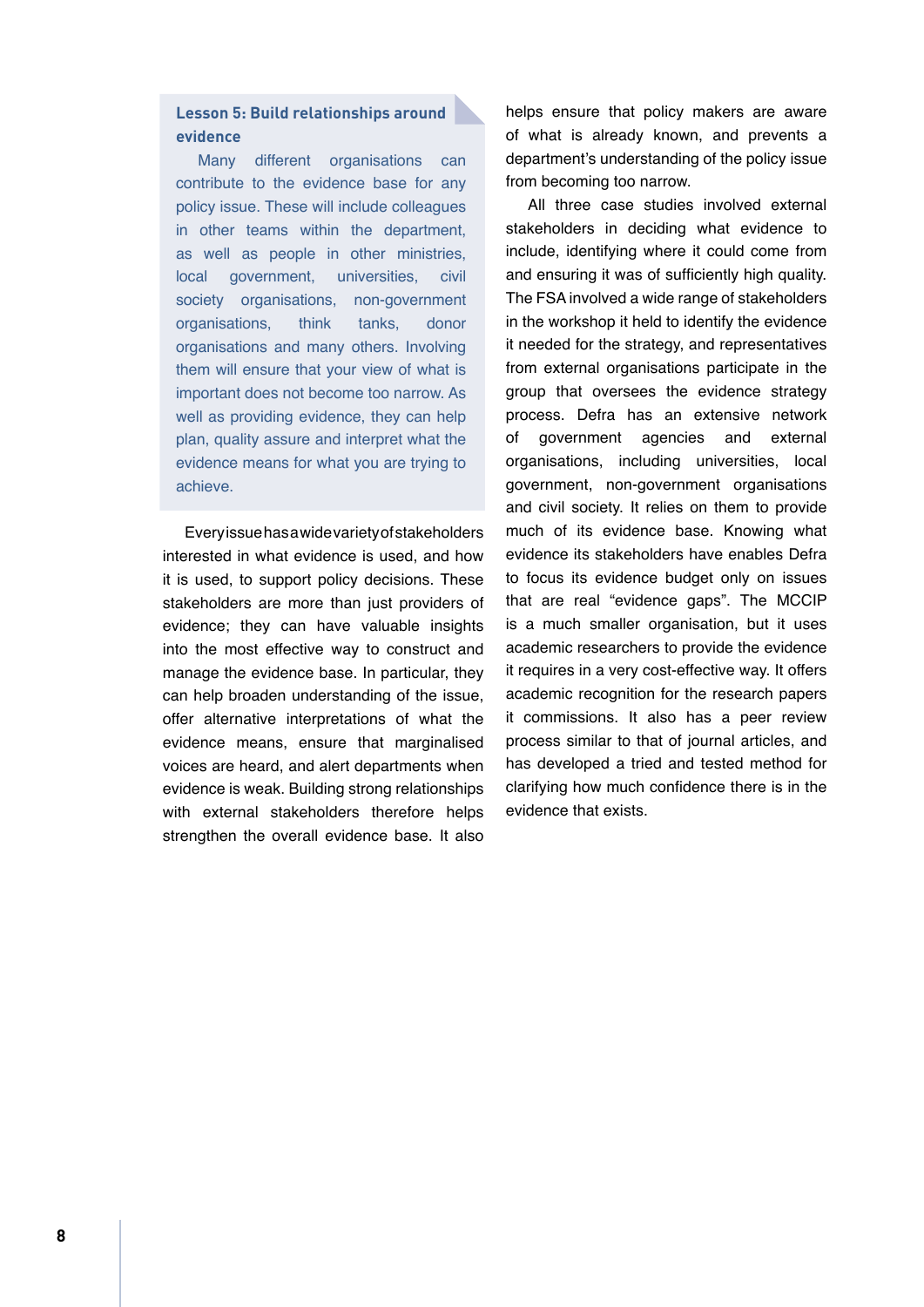

# Managing the Evidence Base



single department will need to build evidence bases for a<br>whole range of issues, and many of them are likely to overlap<br>with each other. The following six lessons show how to think<br>about managing them as effectively as pos whole range of issues, and many of them are likely to overlap with each other. The following six lessons show how to think about managing them as effectively as possible.

#### **Lesson 6: Take a "whole organisation" approach to managing evidence**

Individual policy teams in departments can develop their own ways of managing their evidence base, with their own theme-based strategy. However, it is often hard to co-ordinate effectively between teams, which may result in gaps and overlaps in the evidence, and management inefficiencies. In order for a department to say that its approach to managing evidence is as coherent and efficient as possible, it is helpful to develop a whole organisation approach to managing evidence.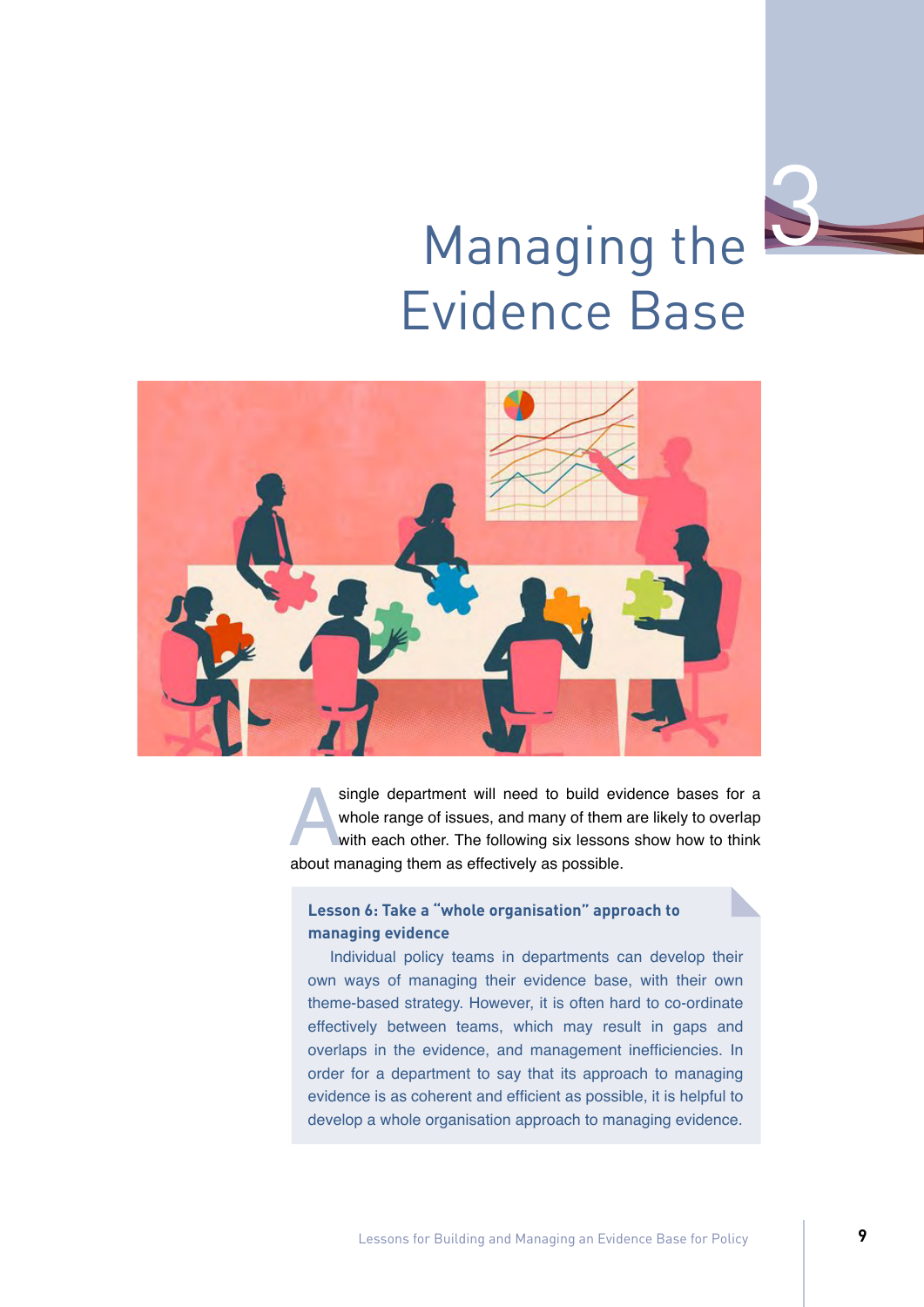Inside government departments, different teams (or directorates or divisions) may be granted a good deal of autonomy over how they go about developing and implementing policy. They may develop their own strategies for collecting evidence on their specific policy area and design them in different ways. Although this demonstrates a commitment to using evidence effectively and means they can be responsive to the particular issues they are working on, the danger with this devolved approach is that it becomes internally inconsistent.

Defra is a large department, while the FSA is a much smaller ministerial agency. They arrange their policy teams differently and have different ways of engaging with outside organisations, such as universities and think tanks. But both have found that taking a whole organisation approach, involving everyone (internal staff and external groups) in planning their evidence investments, ensures they deliver value for money across the whole spectrum of departmental policy making.

One of the first things Defra did was to map its entire evidence base across all policy teams in the department. It discovered that not only were there large gaps in what it knew, there were also overlaps in the evidence that policy teams were collecting and using. This sort of duplication is effectively a waste of public money. Consequently, a small central team in the department is now responsible for identifying potential overlaps and ensuring that, where possible, policy teams collaborate with each other, share resources for collecting evidence and learn from each other.

In developing its evidence strategy, the FSA looked across all its evidence needs in two workshops—one with external stakeholders and one with its own staff. The first ensured that its external stakeholders were able to take a holistic view of what evidence the organisation needed, so that their advice was relevant to the FSA's overarching mission rather than just part of it. The second involved staff from across the organisation to ensure they were able to take a similarly holistic view.

#### **Lesson 7: Make evidence part of business as usual**

An evidence-based approach to policy making is truly embedded when it is an integral part of departmental business processes and when there is a clear relationship between evidence budgets and programme budgets.

Developing a strategic approach to managing the evidence base is important, but without an associated budget it is simply a framework for action; it does not guarantee that evidence is actually produced and that evidence informs policy change. Departments may need to strengthen the capacities of individuals to understand how to commission, quality assure and interpret increasingly complex forms of evidence. They may need to develop different relationships with universities, think tanks and NGOs. They may need to re-prioritise the types of evidence they collect, or to reallocate resources between different policy priorities as those priorities change. All this needs to be carefully planned so that the right evidence is available to the right people at the right time. It also needs an enabling environment of rules and regulations that creates the right conditions for allocating sufficient budget and procuring evidence from a range of knowledge producers, such as universities, policy research institutes, think tanks and from within the public administration.

One of the challenges Defra faced in the early stages of its evidence investment strategy process was to convince senior management that an evidence-based approach to business planning was a better approach to business planning. Within the department, business planning was seen as somehow separate from the evidence base, which had its own budget and was managed separately. As policy units in Defra began to take responsibility for managing their own evidence base, it became apparent that they also needed to manage their own evidence budgets, and therefore, that evidence planning and business planning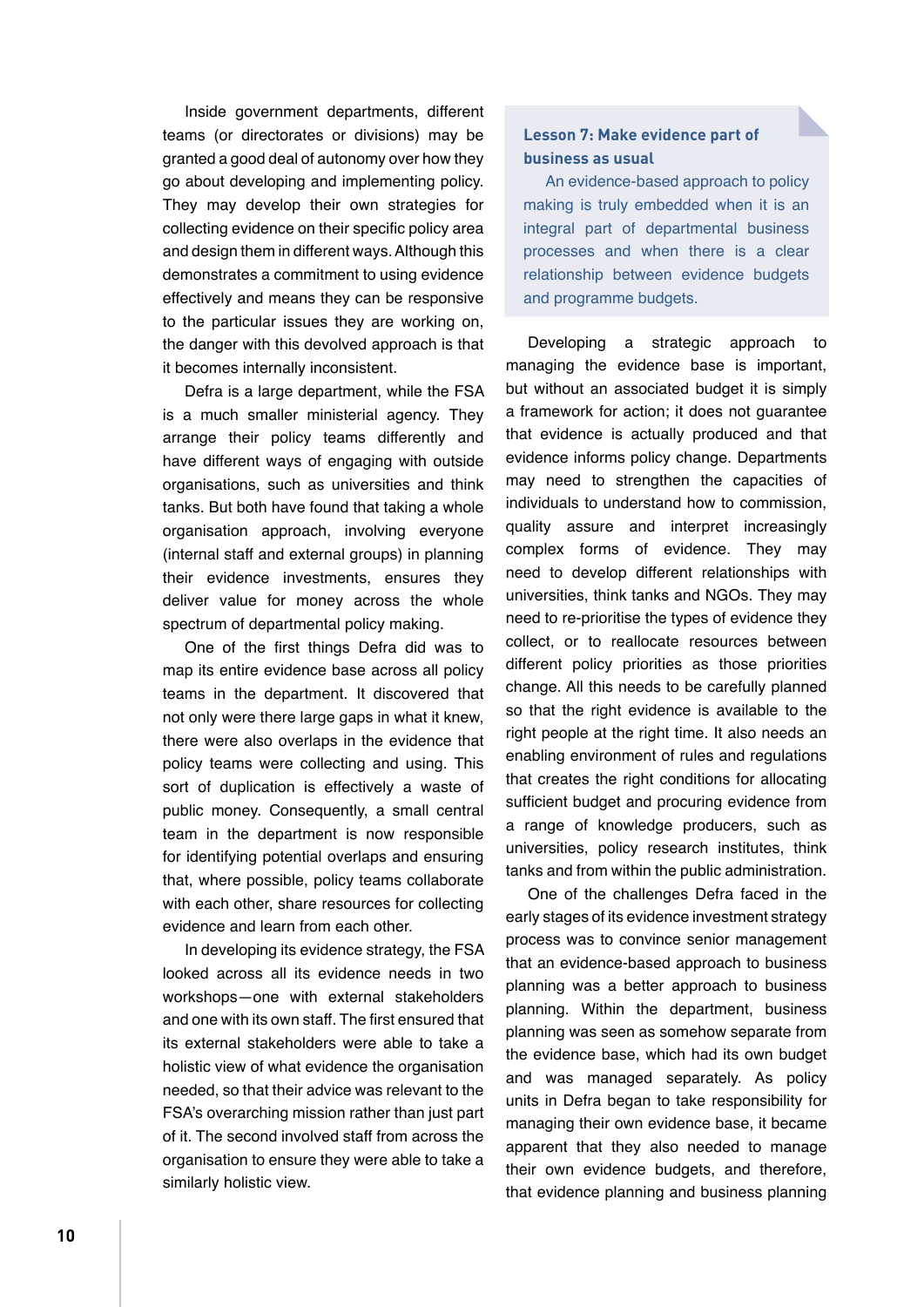should be closely linked. Each policy team in Defra now publishes its own [Evidence Plan](https://www.gov.uk/government/publications/evidence-plans) which shows what evidence is needed to help it meet its policy goals. These are developed or updated during the annual business planning cycle, and their associated budgets feed into that process.

The FSA put in place a governance structure that ensures its evidence needs are continually refreshed and linked to its overall planning process. The evidence strategy for the organisation runs for five years and a specially commissioned board decides on the priority evidence needs. Individual teams then construct evidence plans, which run for two years. They set out the detailed requirements for each piece of work (with associated budgets). There is a mid-year review and an annual cycle of strategic prioritisation that ensures things remain on track, both in terms of priorities and budget.

The MCCIP Annual Report Cards present evidence about complex issues in a visually appealing way. This helps policy makers understand rapidly what the evidence is saying. This in turn helps them use it in their day-to-day work. The Annual Report Cards provide links to source papers so policy makers can look up more detailed information if they need it.

#### **Lesson 8: Leadership from senior management provides essential support to the process**

Senior managers are the people who send the signals to the rest of the organisation that a focus on evidence needs to be part of business as usual. There may be issues that can only be addressed at a departmental level, such as developing prioritisation criteria or setting budget categories for evidence. Their involvement in the process helps demonstrate how important it is to focus on evidence.

Taking a whole organisation approach to evidence requires leadership from senior management. It will uncover issues about how well equipped a department is to manage its evidence base strategically, effectively and efficiently. It will also indicate whether its business processes (such as planning and budgeting) and its organisational culture enable it to make the most effective use of all the evidence that exists. It is not possible to say how staff across the organisation will be affected by the changes that need to be made—that will be department-specific, but it will not be possible if senior management does not actively support more demand and use of evidence in policy decision making.

Both the FSA and Defra had Chief Scientists who led the evidence strategy process, convincing other senior managers in the organisation of the need to act consistently and coherently to deliver value for money across all their evidence activities. Chief Scientists are Ministerial Advisors so have a good degree of autonomy in their relationships with ministers. It is not necessary for a department to have a Chief Scientist, as long as someone on the senior management team takes overall responsibility for the evidence base.

#### **Lesson 9: Do not try to do everything at once**

Changing the way a government department does business can be a big challenge. It will require time to get it right. Commit to taking a whole organisation approach, but rather than setting out a detailed plan for the whole process, break it into smaller stages.

Any organisational change is a complex process and it can take years to get it right. Implementing an evidence-based approach may involve some changes to internal structures and resource allocations. Breaking the process down into manageable stages will ensure that the organisation develops its own confidence to deal with the changes that are necessary.

Defra has taken a decade to become confident that the way it uses evidence can now be developed to include its network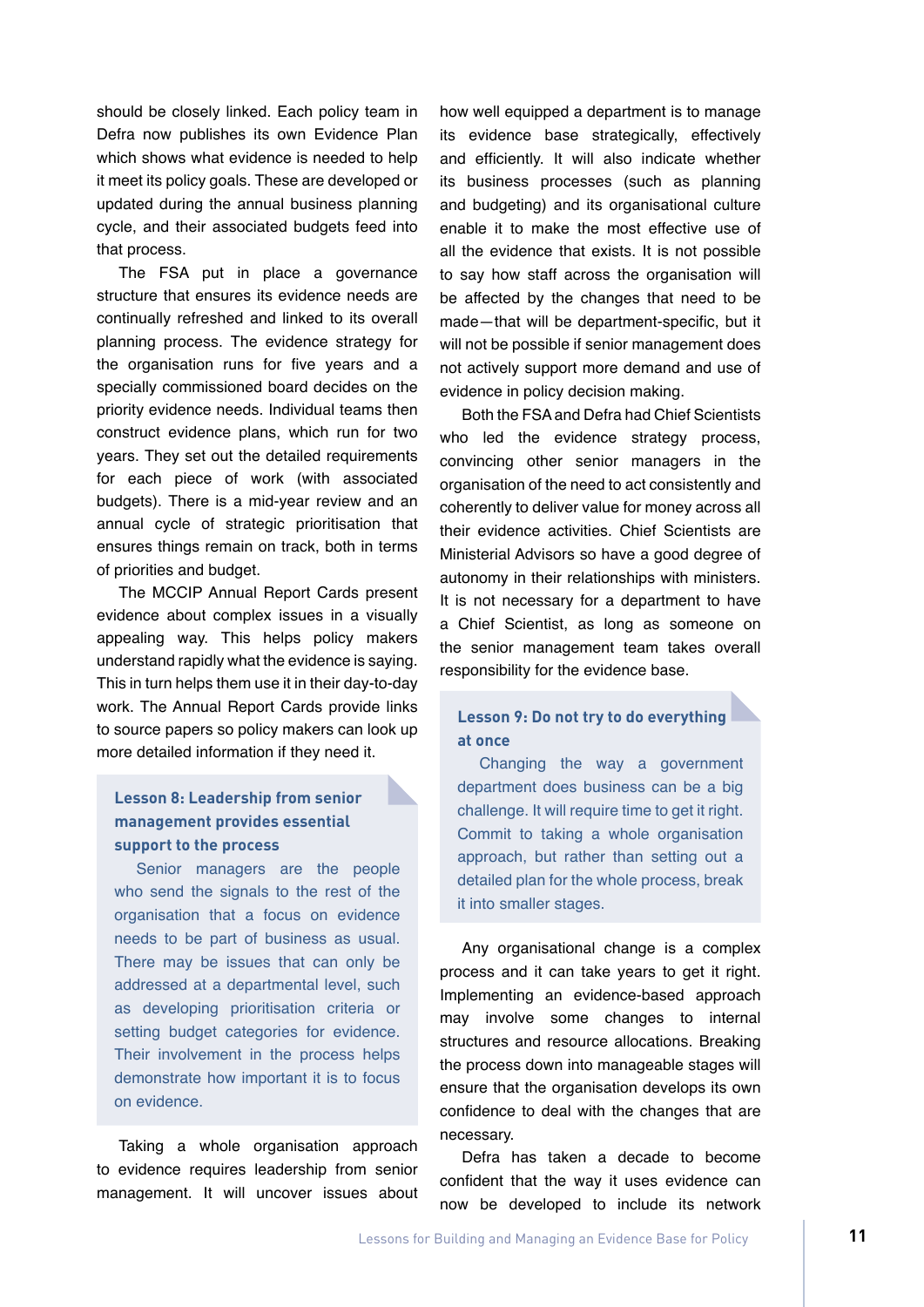of linked organisations. The first few years focused on taking a whole organisation approach to evidence (Lesson 6), ensuring that all policy teams shared the same strategic commitment to evidence and understanding how to improve the ways that policy specialists and evidence specialists worked together. The next stage helped it embed that understanding in corporate processes so that it became part of business as usual (Lesson 7). Developing evidence plans ensures that policy teams continue to regard evidence as a core part of the policy process (Lesson 2).

The FSA took nine months to construct an evidence strategy, in three clear stages. The first stage was to look ahead to the likely issues and challenges the department would face, and to develop an organisational strategy. During the second stage it worked with external stakeholders to identify the key evidence that would be required to implement the organisational strategy effectively. It then involved internal staff in a process of identifying the most cost-effective ways of procuring and managing the evidence. Finally, the FSA put in place a governance structure that would ensure that its evidence strategy remained as up-to-date as possible.

#### **Lesson 10: Be aware of, but not scared of, the politics of evidence**

Many different people, in your ministry and in other organisations, will have an interest in how the evidence base is managed and for what purpose. It will be important to recognise the internal and external politics involved in taking a strategic approach to evidence. Consider how to ensure that these debates are transparent and allow contestation; producing an evidence strategy can help.

Taking a strategic approach to evidence will mean clarifying resource allocations, relationships and responsibilities for different aspects of the evidence base. Much of the evidence government departments need is collected by organisations such as universities, civil society organisations, NGOs and industry—each of which have their own interests in how evidence is sourced and used and their own ideas of what they can contribute. It will be important to understand what these interests are so that the debate around evidence can be an inclusive one. This means recognising the internal politics of the department and the politics of its relationships with external stakeholders. While it may not be possible to reconcile all the different interests, developing a document which sets out the evidence strategy can be a way of ensuring that the final decisions about the department's priorities for evidence, and how they will be achieved, are made and communicated as openly as possible.

Both Defra and the FSA have consulted widely internally, and have involved external stakeholders in their evidence strategy processes. They have published strategy documents that set out their key objectives for evidence, and how they will deliver them. As well as taking advantage of a broader range of knowledge and expertise, an inclusive process ensures that a wide range of voices is heard on what the main priorities should be, what each person or organisation can offer to the process, and what they will get out of it. All debates such as these are informed by complex relationships of power: such as between senior staff who set the strategic direction, and more junior staff who have to negotiate the best way to implement a strategy. Power and politics also influence relationships between organisations, such as between central and local government departments or between government, industry and academia.

The process of developing a strategy document can provide a structure that encourages open debate around priorities, resources and relationships. The FSA used two workshops to develop its evidence strategy. The first involved external stakeholders to scope the size and shape of the evidence base, while the second involved internal staff in deciding the most cost-effective way of delivering it. External stakeholders remained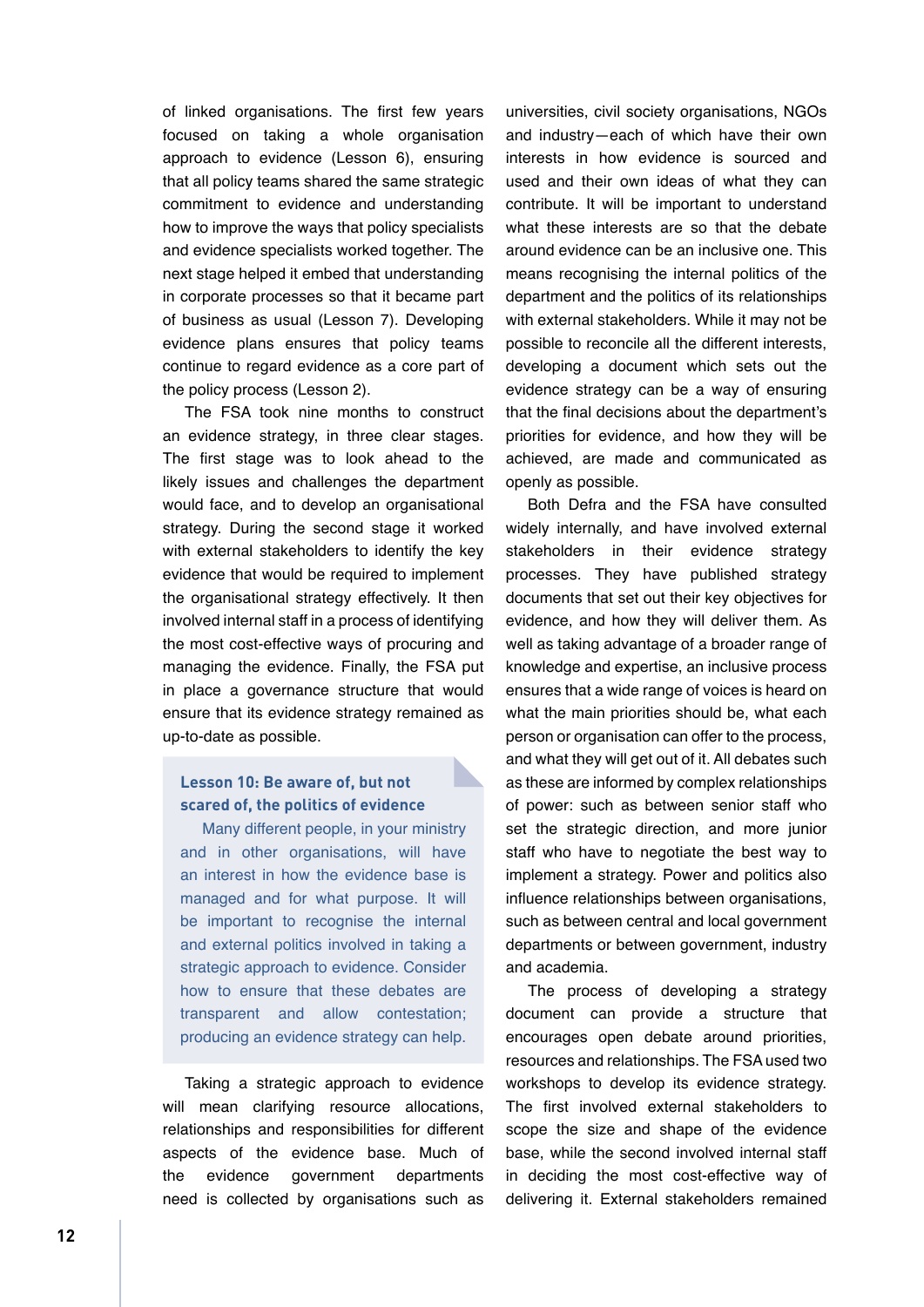involved in the process, commenting on drafts of the strategy document and participating in boards and other arrangements to ensure effective governance of the FSA's human resources and evidence budgets . Defra's first evidence strategy was an internal process, but its second and third strategies were developed with its network of linked organisations. Defra's evidence plans (which it puts online [here](https://www.gov.uk/government/publications/evidence-plans)) are developed by policy teams in consultation with their external stakeholders. These documents do not explicitly address the politics of evidence, but simply being clear that the intention is to publish them makes it clear that any inter-organisational issues will have to be addressed during the strategy process.

#### **Lesson 11: Learn, adapt and share good practice**

Each organisation is different and what works for one will not necessarily work for another. Priorities, timescales, capabilities and budgets all need to be considered. The point of not trying to do everything all at once is to allow time to learn and adapt so that you can develop a strategic approach that works for your department. Identifying how you would apply each of these lessons to your own organisation is a helpful start. Sharing the practices that work for you will help others, and you may well be able to learn from them.

It is important to understand the principles of an evidence-based approach, but there is no blueprint for such an approach to policy making, and no single best practice that can be recommended. Each department will implement the principles in different ways depending on the context in which they work, the issues on which they work, how the organisation is currently structured, what resources are available, and the current "culture of evidence". Taking time to learn and adapt will be important to ensuring that

effective practices really do become part of business as usual.

Each department faces different issues and has different resources. The three case studies were selected to draw out experiences from vastly different organisations: Defra is a central government department with an evidence budget of around £ 200 million per year, while the FSA is a much smaller government agency with a commensurately smaller budget. MCCIP is effectively a secretariat made up of a small number of civil servants who manage the contributions and contestation around the evidence base from a large number of government and nongovernment organisations.

Each organisation has learned from what others have done: the FSA and Defra collaborated on the evidence strategy process, and MCCIP drew from the Intergovernmental Panel on Climate Change's experience to develop its report cards. All three have taken this learning and adapted it to their own organisational rhythms and structures. There is no single method for implementing an evidence-based approach; it needs to be tailored to each ministry or government agency.

What the three organisations have in common is that they have all been persistent. Defra began its work on evidence strategies in 2005, MCCIP in 2006 and the FSA in 2009. All have adapted as they have gone along. Part of the way through its evidence strategy, the FSA's remit changed significantly because some of its work was moved to the Department of Health. It simply repeated the strategy process for its new policy priorities. Defra, arguably the leading department in the UK to embed this sort of approach, had to develop much of its early thinking on its own and had very little external experience to draw upon. But having identified the key principles (Lessons 1-5), and with the support of senior management (Lesson 8) it continued to experiment until it felt its structures and processes reflected what it was trying to achieve.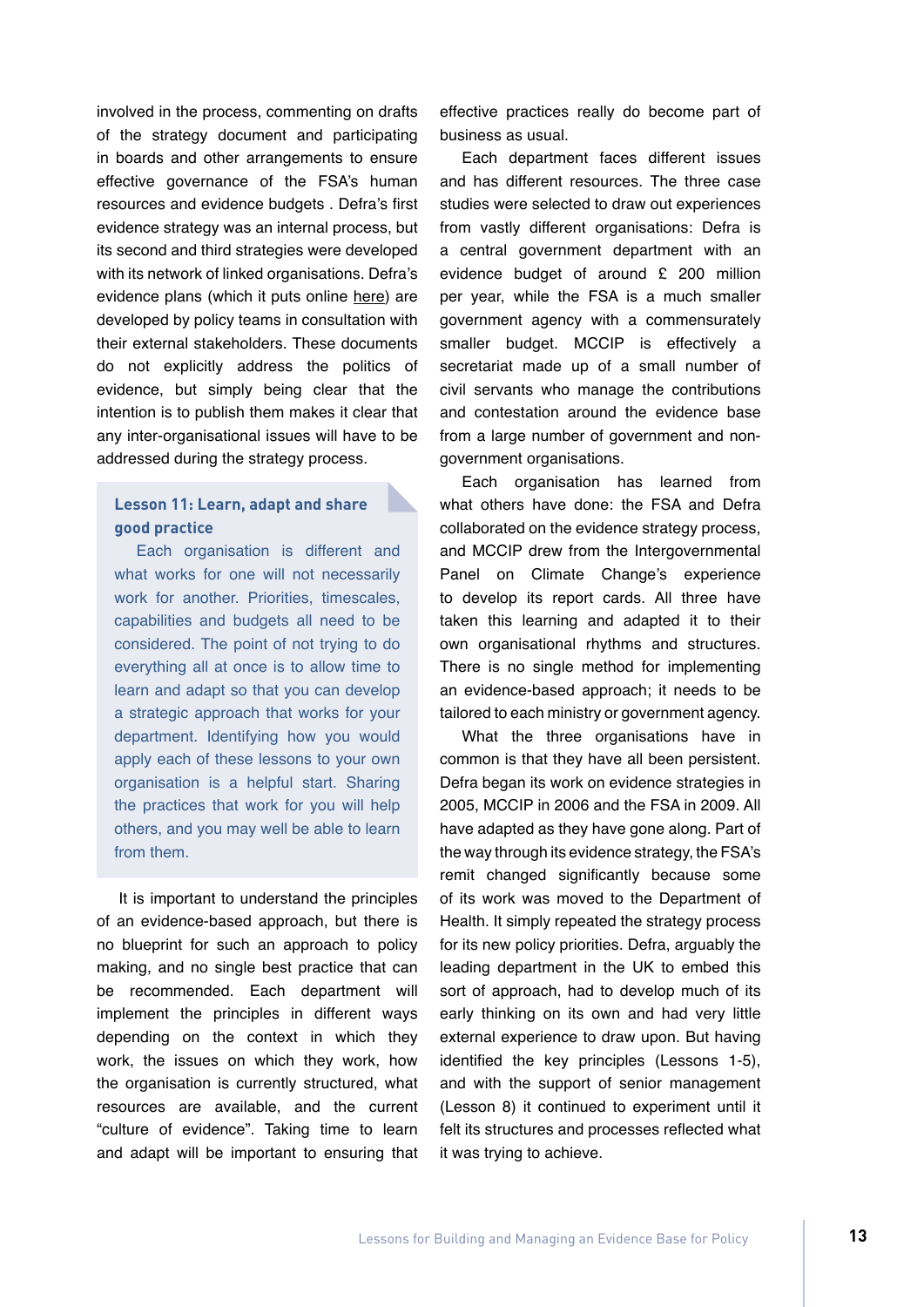



rgbstock.com

Mat is the main lesson out of these 11 lessons?<br>
Understanding what these lessons mean for<br>
your organisation is a first step in developing<br>
a strategic approach to investing in evidence. They are Understanding what these lessons mean for your organisation is a first step in developing not intended to be a comprehensive assessment of all that is needed to implement an effective evidence-based approach to policy. They highlight some of the main issues from case studies of three very different organisations that have taken a long-term approach to strategic evidence investment. In doing so, they offer insights into what government departments could do to make more effective use of their own evidence base.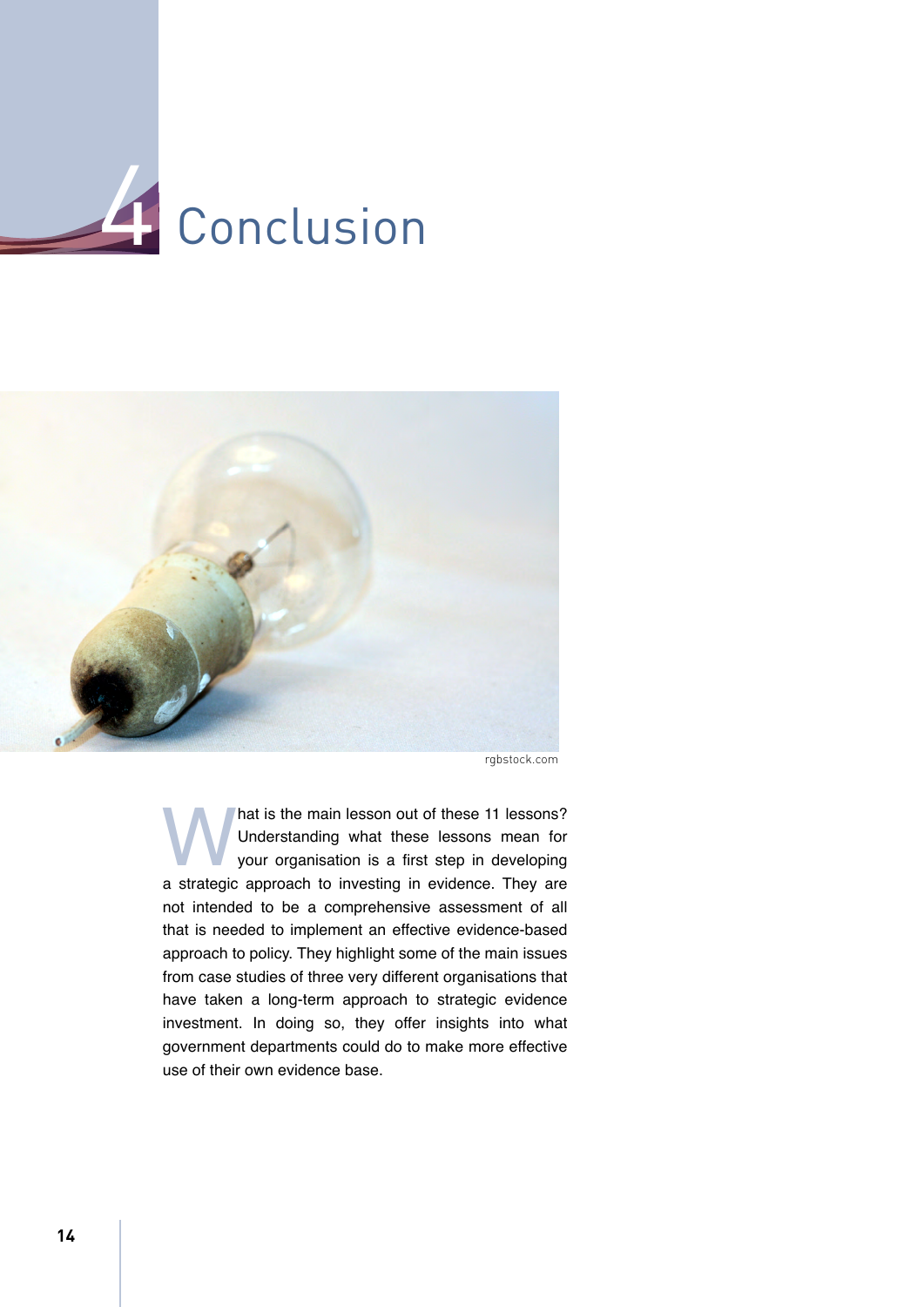### References

- Head, BW. 2008. Three lenses of evidence-based policy. Australian Journal of Public Administration 67(1): 1-11
- Jones, H., Jones, N., Shaxson, L., and Walker, D. 2012. Knowledge, Policy and Power in International Development: A Practical Guide. Bristol: The Policy Press. Available here at a cost: <http://press.uchicago.edu/ucp/books/book/distributed/K/bo13324388.html>
- Shaxson, L. 2014. Investing in Evidence: Lessons from the UK's Department for Environment, Food and Rural Affairs. Working Paper 2. Jakarta: Knowledge Sector Initiative. Available at: [http://www.ksi-indonesia.org/files/1421384737\\$1\\$QBTM0U\\$.pdf](http://www.ksi-indonesia.org/files/1421384737$1$QBTM0U$.pdf)
- Shaxson, L. 2015. Using Workshops to Develop an Evidence Strategy: Lessons from the UK's Food Standards Agency. Working Paper 3. Jakarta: Knowledge Sector Initiative. Available at: [http://www.ksi-indonesia.org/files/1428549957\\$1\\$B3KI\\$.pdf](http://www.ksi-indonesia.org/files/1428549957$1$B3KI$.pdf)
- Shaxson, L. and Tsui, Josephine. 2016. Synthesising and Presenting Complex Evidence for Policy Making: Experience with Annual Report Cards. Working Paper 9. Jakarta: Knowledge Sector Initiative. Available at: [http://www.ksi-indonesia.org/files/1463103872\\$1\\$6N1F57F\\$.pdf](http://www.ksi-indonesia.org/files/1463103872$1$6N1F57F$.pdf)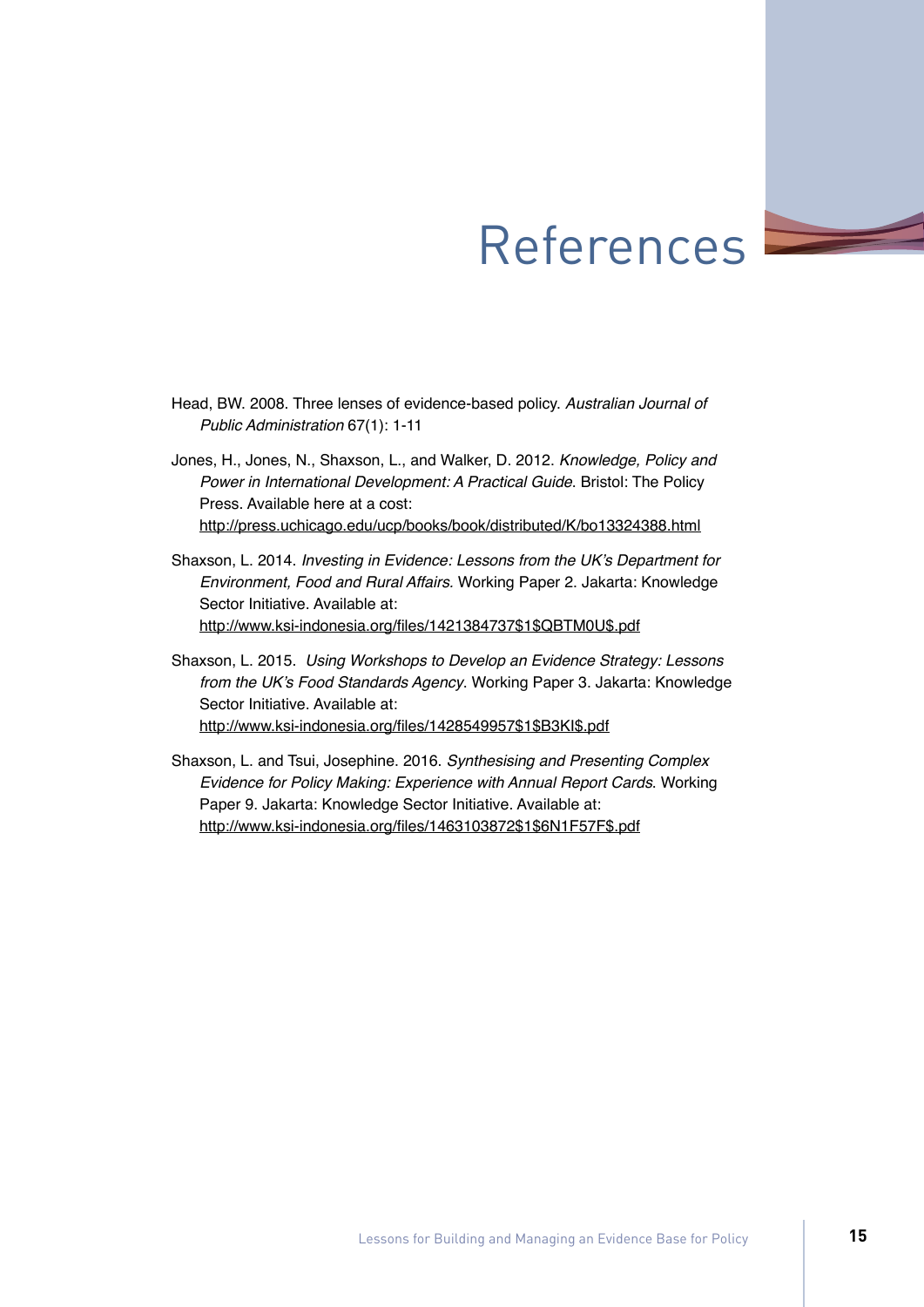

#### **Louise Shaxson**

Ms. Shaxson is a research fellow in the RAPID programme at the Overseas Development Institute. Her work focuses on improving public sector policy and strategy within the broad framework of evidence-informed policymaking. Over the past twelve years she has worked with government departments in several countries to strengthen the ways they source, handle and use evidence. This has included advising on how to take a more strategic approach to evidence planning, on the provision of scientific advice to Ministers, and on creating links between researchers and policymakers.